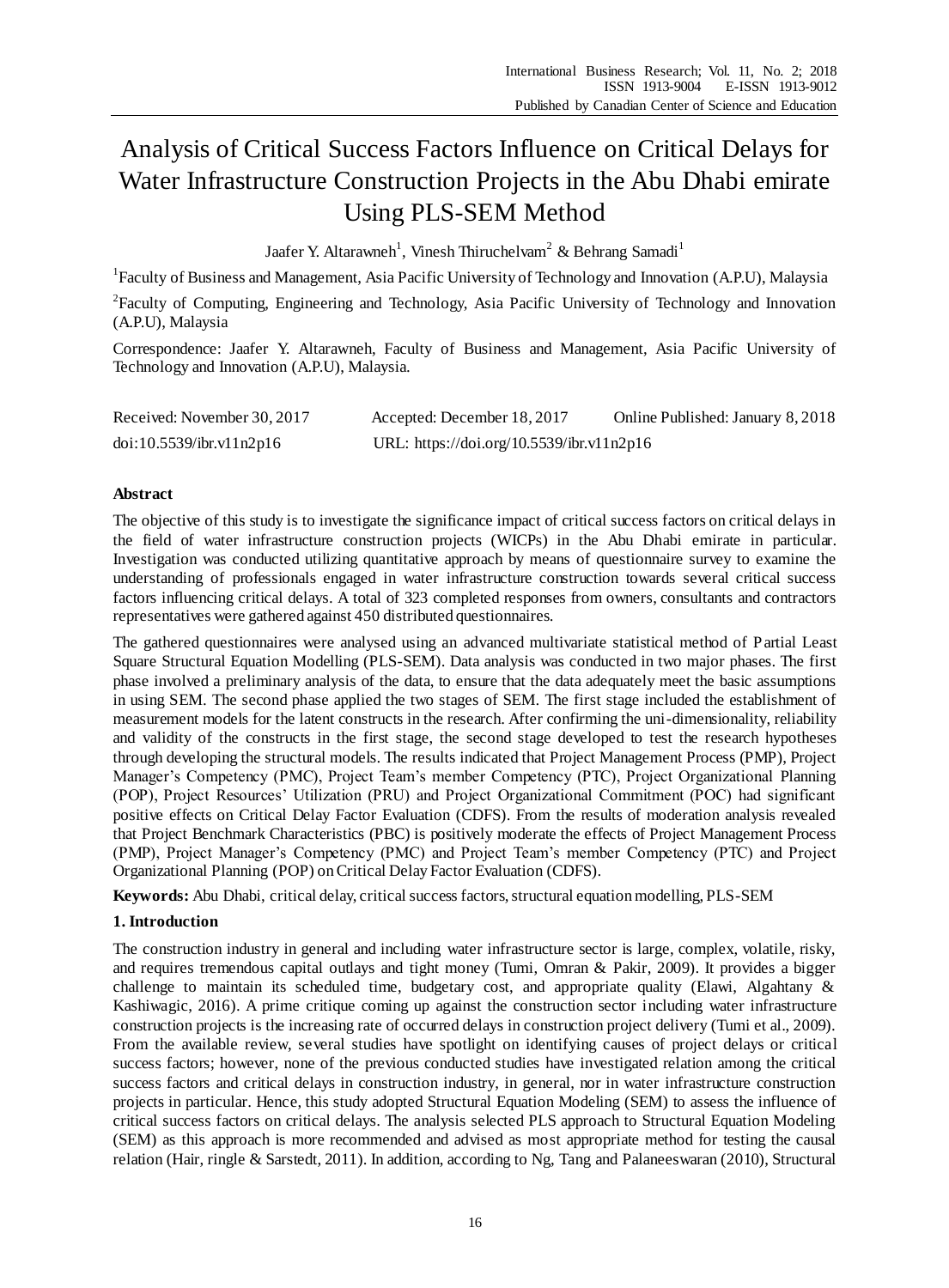Equation Modeling shows better functionality than other multivariate techniques including multiple regression, path analysis, and factor analysis.

#### **2. Literature Review**

#### *2.1 Critical Delays Review*

Numerous studies have questioned several dissimilar factors that lead to delay in various types of infrastructure construction projects. Generally; delay in construction projects is regarded as one of the most repeated difficulties in the construction field and it has an unfavorable impact on construction project success against time, cost, quality, and safety and no kind of construction projects has got out of the astounding ghost of time overruns (J. Sweis, Rateb Sweis, Abu Rumman, Abu Hussein & Dahiyat, 2013). The causes and impacts of delay factors in construction industry not only vary from project to project but also from geographical location to another due several reasons including and not limited to the environmental, the topographical and the technological constraints (Sweis, 2013; Shebob, Dawood & Shah, 2012). Shebob et al. (2012) mentioned in his study that in addition to country and projects variances in term of delay there is a certain projects are only a few days late while some projects are delayed by over a month or a year.

Kazaz, Ulubeyli and Tuncbilekli (2012) examined various causes of time delay in the context of Turkish construction industry and the levels of their significance, design and material changes, delay of payments and cash flow problems are the most predominant delay factors in Turkish construction industry. Motaleb and Kishk (2013) examined problems causing delays on construction projects in the United Arab Emirates; they investigated the causes and effects behind the delays that pertain to the delivery of construction projects in the United Arab Emirates, they identified and ranked the most key factors as follows: Change orders, Inadequate capabilities of client delegate, Delay in decision making by client delegate, Poor experience of client in construction, Insufficient management and supervision, Lack of experience of project team, Inflation/prices fluctuation, Poor time estimating, Construction materials delivery related problems, Improper project planning / scheduling, Imprecise cost estimating, High bank interest rate, Client's poor financial statement, Extravagant restriction to client ,Improper construction methods.

Elawi et al. (2016) investigated the reasons of the time delay in infrastructure projects in the Mecca province in Saudi Arabia. Their study concluded that factors contributed for the majority of time overruns were; land acquisition, contractor' lack of expertise, change order, and obtaining approvals and permits against underground utilities. Obodoh and Obodoh (2016) studied the major causes and effects of cost overrun and time delays in the infrastructure construction projects in Nigeria, the study revealed that, insufficient number of equipment, Imprecise time assessment, payment difficulties, change orders, poor cost estimate, inadequate site supervision and management, lack of modern equipment, shortage of construction materials, poor skills of project team, inaccurate project planning and scheduling and contractors' financial difficulties were the main causes of delay in Nigeria's construction projects. Durdyev, Omarov and Ismail (2017) studied causes of construction delay in infrastructure construction projects of residential nature in Cambodia, the study showed that shortage of materials on site, unrealistic project scheduling, late construction material delivery, shortage of competent labor, change orders, complexity of project, labor absenteeism, delay in payment by the owner against invoiced completed works, poor site management, delay by subcontractor, accidents due to inadequate site safety are ranked and evaluated by the representatives of two main stakeholders of contractors and consultants as the major causes of project delays in Cambodia.

From the presented literature review and many previous several researches, five (5) delays were identified as common in many studies in different geographical areas and various types of construction industries (Aziz & Abdel-Hakam, 2013; Alzaraa, Kashiwagib, Kashiwagic & Al-Tassand, 2016; Durdyev et al., 2017; Zidane, Johansenb & Ekambaramb, 2015; Elawi, 2016; Doloi, Sawhney & Iyer, 2012; Gunduz & AbuHassan, 2016; Gluszak & Lesniak, 2015; Gunduz, Nielsen & Ozdemir, 2015). The selected five delay factors are:

- (1) Change scope, design and specifications,
- (2) Material problem (supply vs availability),
- (3) Financial difficulties (cash flow, currency),
- (4) Poor productivity/ non-availability of Labor, and
- (5) Poor communication and coordination among parties.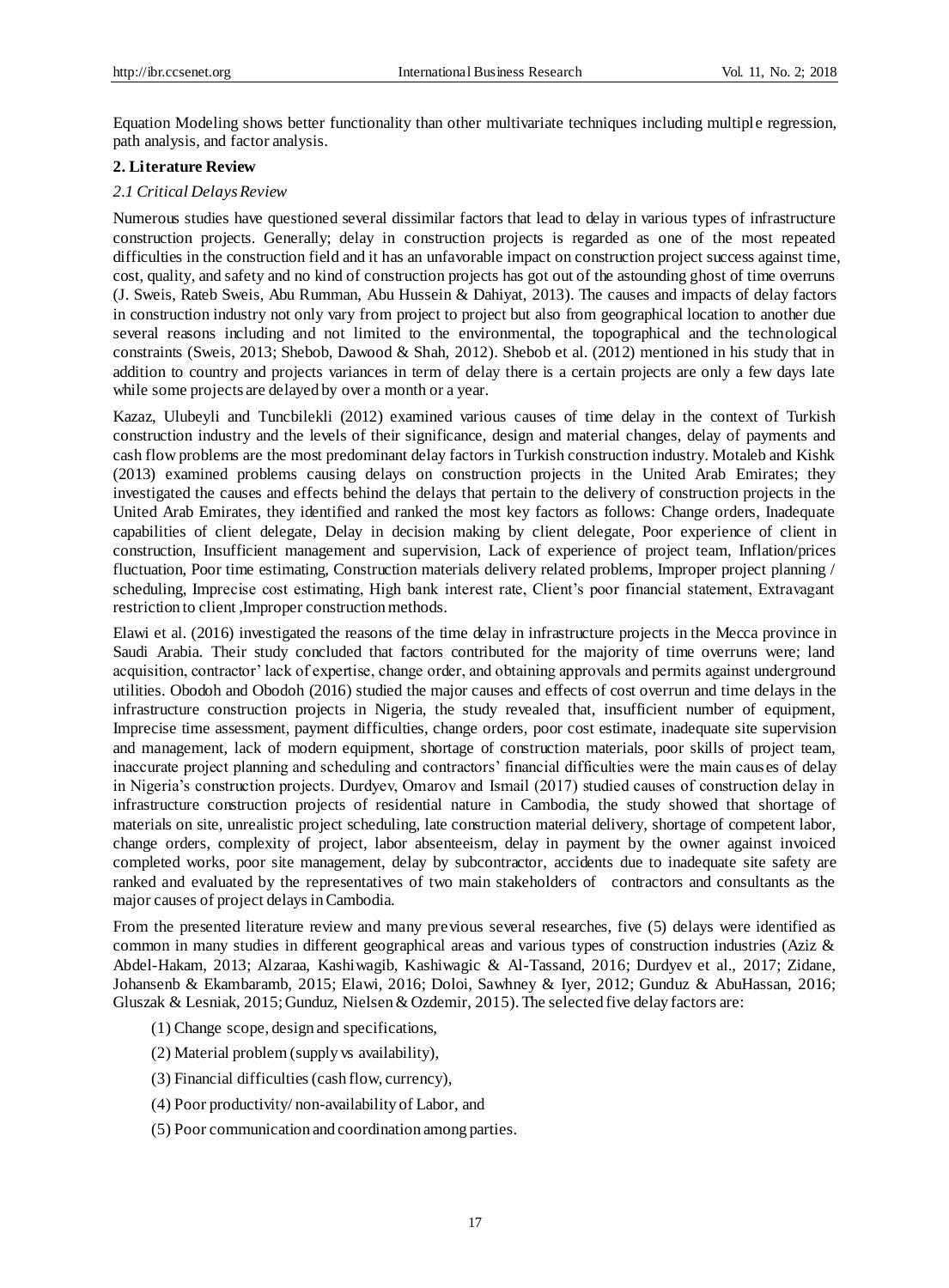#### *2.2 Critical Success Factors Review*

Around the world, many researchers have been inspired to investigate project critical success factors. Toor and Ogunlana (2009) attempted to extract the understanding of construction experts on critical success factors (CSFs) pertained to construction projects of large-scale size in Thailand. Their study revealed that most of the high-rated CSFs are related to project planning and control, personnel, and involvement of client. However, the top ten CSFs according to the study were ranked as follows: effective project planning and control, sufficient resources, clear and detailed written contract, clearly defined goals and priorities of all stakeholders, competent project manager, adequate communication among related parties, competent team members, Knowing what client really wants, responsiveness of client and awarding bids to the right designers/contractors.

Tabish and Jha (2012) investigated important factors for success of construction projects pertains to public sector in India, the success factors resulted from this study were categorized into generic and specific natures, findings for generic type were: owners requirements need thorough understanding and precise definition, a high level of trust among the project bodies participants, on time and helpful decision from higher management, availability of all required resources as planned during all execution phases of project, top management's support, and consistent monitoring and feedback by higher management, while success factors of particular character were: thorough understanding of project manager and contractor on their part scope, comprehensive and thorough investigation of the project site in the pretender stage, regular and periodic monitoring and feedback by the owner representative, avoid bureaucratic interference, absent of social and political interferences , well identified and clear threaded scope of work, quality control and quality assurance activities, and adequate communication among all project participants. Mustaffa and Yong (2013) evaluated the severity-identified factors on construction project success distributed to clients, consultants and contractors. Their study identified fifteen (15) factors to be accepted as a critical to the success of construction projects and suggested a strong consistency in perception between respondents in recognizing the significance of human-related factors such as competence, commitment, communication and cooperation towards the success of a construction project. Thi and Swierczek (2010) have also studied causes of CSFs in Vietnam construction projects and their study revealed that manager competencies, member competencies and external stability have important positive relationships to the success criteria.

Gudienė, Banaitis, Podvezko & Banaitienėet (2014) conducted an empirical study in Lithuania to evaluate critical success factors for construction projects, based on the study results, ten factors including project manager competence, project management team members' competence, project manager coordinating skills, client clear and precise goals/objectives, project value, project management team members' relevant past experience, project manager organizing skills, project manager effective and timely conflict resolution, client ability to make timely decision, and project manager experience were determined as the most significant success factors for Lithuanian construction projects.

Several researchers have pointed out various findings about critical success factor in construction projects such as Gunduz and Yahya (2015) conducting a study aimed to determine the critical success factors in the construction industry in Middle East region and in the United Arab Emirates market specially. These factors were evaluated for their influence and contribution to the real performance of the project from the perspective of three criteria: schedule, cost, and quality. Mukhtar, Amirudin, Sofield & Mohamad (2016) investigated success factors in public housing projects in Nigeria and serves as a guide reference to housing policy makers. The study identified seven CSFs for public housing projects in Nigeria, these factors are; availability of competent personnel, effective project management, proper design and appropriate location, powerful financing system for housing, and sufficient political support.

A number of studies were conducted to identify the project critical success factors. Some studies investigated the impact of technical factors such as scope and work definition as well as planning. Other body of research studied the effect that different stakeholders may have on the project outcome; i.e. commitment, team capabilities, project manager capabilities and commitment (Mustaffa & Yong, 2013; Babu, 2015; Cserháti & Szabó, 2014). Some researchers studied the project management techniques and the effect of team members, team motivation and personnel selection and training (Banihashemi, Hosseini, Golizadeh & Sankaran, 2017; Amade, Ubani, Omajeh & Njoku, 2015; Gunduz & Yahya, 2015; Zou, Kumaraswamy, Chung & Wong, 2014; Wibowo & Alfen, 2014). Others investigated the impact of so skills such as communication between different stakeholders, or external factors that might affect the project success, such as political conflict and corruption, rough climate characters and environment, unexpected conditions (Babu, 2015; Zavadskas, Vilutiene, Turskis & Saparauskas, 2014; Ihuah, Tippett & Eaton, 2014; Shehu, Endut, Akintoye and Holt, 2014; Marzouk & El-Rasas, 2014;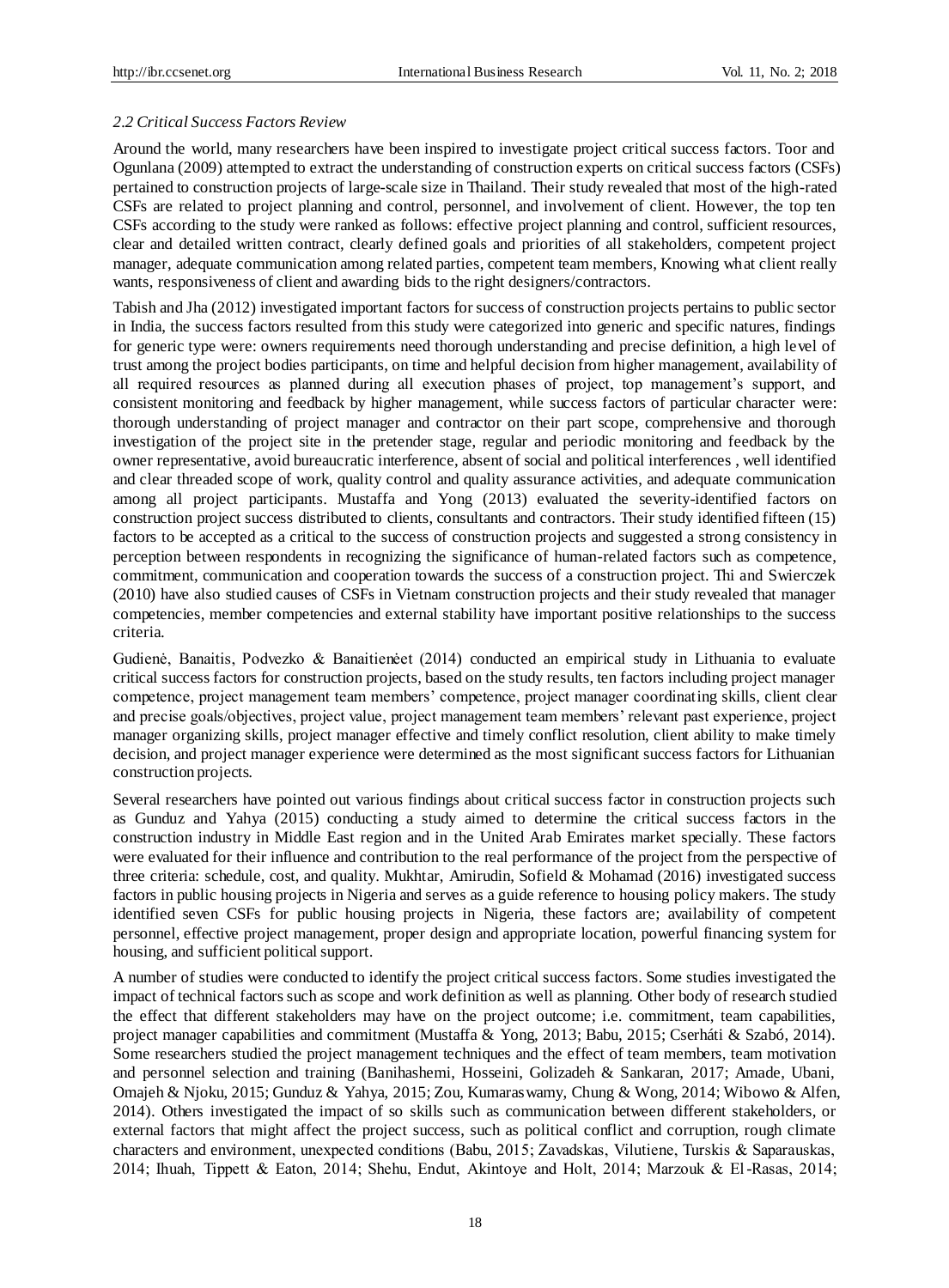Wibowo and Alfen, 2014; Gudienė, Banaitisa, Banaitienėa & Lopesb, 2013; Yong & Mustaffa, 2013; Gudienė et al., 2014).

Based on an analysis of the literature that has been outlined earlier, it has become apparent that there is a plenty of factors with the potential to influence the project success. However, according to Altarawneh, Thiruchelvam & Samadi (2017), due to their frequent use in previous studies and because much researches were concluded their studies results by them in some way, the six most significant success factors in determining project success identified by various number of researchers and their attributes have been chosen for further investigation in this study are listed in Table 1.

Table 1. Critical Success Factors (CSFs) and their attributes

| Group/Construct                           | <i>Item</i>      | Item Description                                                      |  |  |  |  |  |
|-------------------------------------------|------------------|-----------------------------------------------------------------------|--|--|--|--|--|
| Project Management Process (PMP)          | PMP1             | Detailed engineering plans and all drawings are timely finalized      |  |  |  |  |  |
|                                           | PMP <sub>2</sub> | Contractual motivation/incentives<br>clause<br>exists<br>for<br>early |  |  |  |  |  |
|                                           | PMP3             | Thorough prequalification for bidders                                 |  |  |  |  |  |
|                                           | PMP4             | Scope of work was clearly articulated                                 |  |  |  |  |  |
|                                           | PMP <sub>5</sub> | Comprehensive pretender site investigation carried out                |  |  |  |  |  |
| Project Manager's Competency (PMC)        | PMC1             | Project Manager (PM) are selected early with proven track record      |  |  |  |  |  |
|                                           | PMC <sub>2</sub> | PM have similar project experience                                    |  |  |  |  |  |
|                                           | PMC <sub>3</sub> | PM have coordinating ability and rapport with owner, contractor,      |  |  |  |  |  |
|                                           | PMC4             | There is a thorough understanding of scope between PM and             |  |  |  |  |  |
|                                           | PMC5             | PM displayed a sense of power and confidences in decisions            |  |  |  |  |  |
| Team's<br>Project<br>member<br>Competency | PTC1             | Project Team Member (PTM) competences such as knowledge,              |  |  |  |  |  |
|                                           | PTC <sub>2</sub> | PTM have the sufficient knowledge to make various quick               |  |  |  |  |  |
|                                           | PTC3             | There is adequate communication among PTMs                            |  |  |  |  |  |
|                                           | PTC4             | Conflict is resolved quickly by PTMs                                  |  |  |  |  |  |
|                                           | PTC5             | PTM has the aptitude to take an active part in the monitoring and     |  |  |  |  |  |
| Project Organizational Planning (POP)     | POP <sub>1</sub> | Timely valuable decisions are received from top management            |  |  |  |  |  |
|                                           | POP <sub>2</sub> | PM for the project and staff had given timely valuable decisions      |  |  |  |  |  |
|                                           | POP <sub>3</sub> | Design and construction control meetings<br>are conducted             |  |  |  |  |  |
|                                           | POP <sub>4</sub> | Regular schedule and budget updates are taken                         |  |  |  |  |  |
|                                           | POP <sub>5</sub> | Adequate staff is available for planning                              |  |  |  |  |  |
| Project Resources' Utilization (PRU)      | PRU1             | Contractor utilized up-to-date technology                             |  |  |  |  |  |
|                                           | PRU <sub>2</sub> | Regular quality control and quality assurance activities are          |  |  |  |  |  |
|                                           | PRU3             | Resources are available (fund, machinery, material etc,) as planned   |  |  |  |  |  |
|                                           | PRU4             | Adequate staff are available for execution                            |  |  |  |  |  |
|                                           | PRU5             | The pre-qualification of the consultant and/or bidder are done        |  |  |  |  |  |
| Project Orginisational Commitment (POC)   | POC1             | Owner is committed to release payments within 45 days of              |  |  |  |  |  |
|                                           | POC <sub>2</sub> | PM is committed against goals/objectives set to meet project          |  |  |  |  |  |
|                                           | POC <sub>3</sub> | PM is committed to project compliance in accordance to owner's        |  |  |  |  |  |
|                                           | POC <sub>4</sub> | PTMs are committed to zero accident achievement during                |  |  |  |  |  |
|                                           | POC <sub>5</sub> | Contractor is committed to zero variation orders                      |  |  |  |  |  |

# *2.3 Moderator Factors Review*

In addition to the critical success factors that have been identified in the literature, the impact of two other moderate factors has been investigated, Project Benchmark Characteristics (PBC) and Project External Environments (PEE), which are believed to affect the relationship between the critical success factors and project critical delays (Park, 2009; Tan & Ghazali, 2011; Yang, Huang & Wu, 2011; LI, Arditi & Wang, 2012; Gudienė et al., 2013; Yong & Mustaffa, 2013; Gudienė et al., 2014). In the available literature, project Benchmark characteristics and project external environments have long been disregarded as being critical success factors; however, many construction projects witnessed status of failure due to problems within projects (Thi and Swierczek, 2010).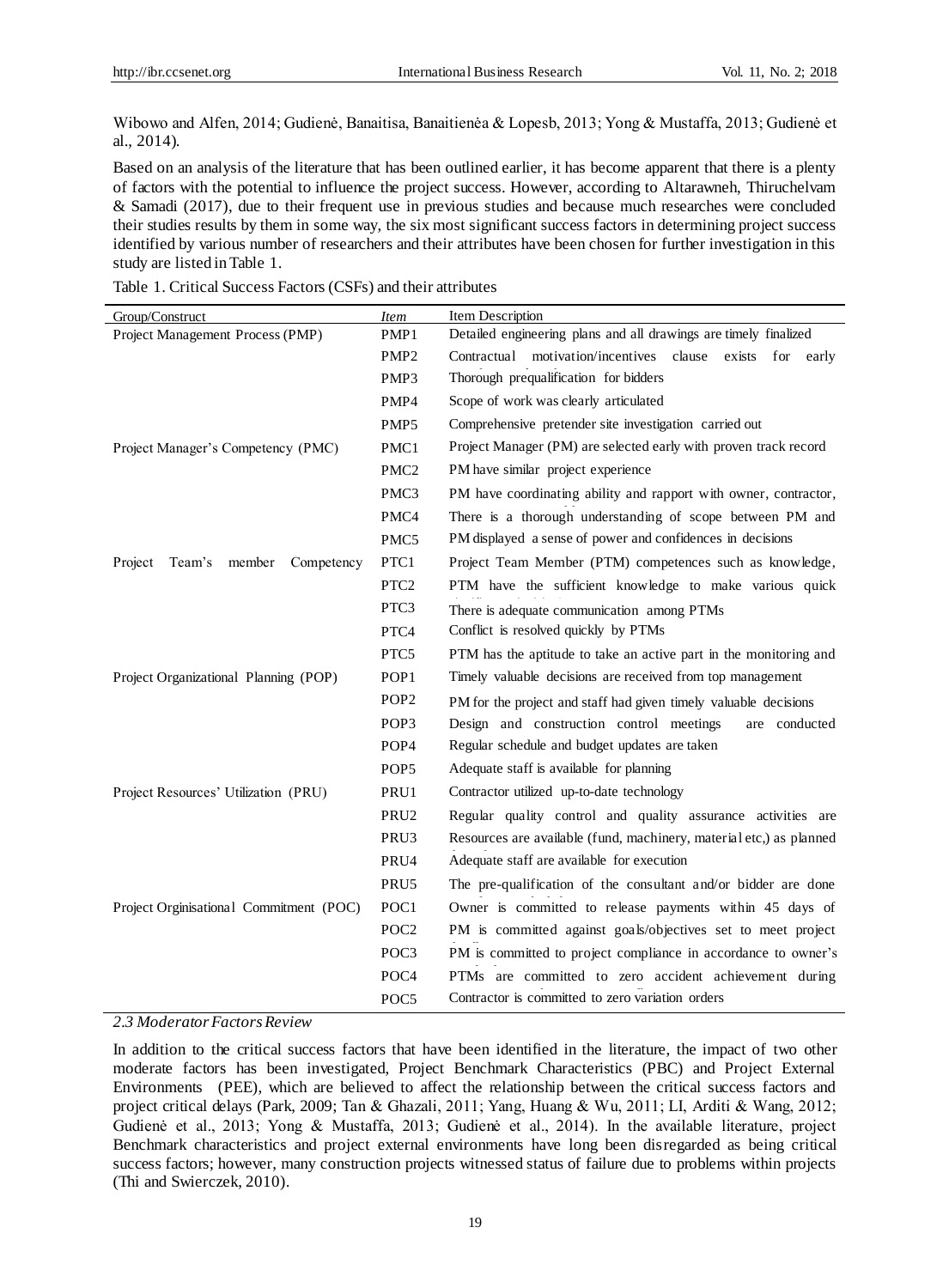Several researchers underpin 'environment' factors influencing the construction project success (Ahsan & Gunawan, 2010; Tan and Ghazali, 2011; Zawawi, Kamaruzzaman, Ithnin & Zulkarnain,, 2011; Windapo and Cattell, 2013; Gudienė et al., 2013; Gudienė et al., 2014; Ihuah et al., 2014; Shehu et al., 2014; Marzouk & El-Rasas, 2014; Wibowo and Alfen, 2014). Further, Jin, Tan, Zuo and Feng (2012) described 'environment' as all external issues effects on the construction project process, including and not limited to social, political, and technical systems. The factors that can be grouped into these categories include economic environment, social environment, political environment, physical environment, industrial relation environment, and level of technology advanced (Jin et al., 2012).

This external environmental factor contains several items, which are external to the project but have an influence on the construction project performance, either positively or negatively (Thi and Swierczek, 2010). A number of external environmental factors, such as economic, political, legal, social and those factors linked to new technologies or even factors related to nature, may influence construction project performance (Hwang, Zhao & Ng, 2013). However, according to Jin et al. (2012), some of these externals influence the construction project at all phases of the project life cycle, such as weather conditions or the social environment. According to some researchers, these factors sometimes, have a considerable impact that they resulted in project termination at the construction stage (Jin et al., 2012; Yong and Mustaffa, 2013; Zhao et al., 2013; Gudienė et al., 2014).

According to several researchers, project size, value, uniqueness of project activities, the density of project and project urgency were specified as major critical success factors within the project (Ng, Wong & Wong, 2012; Gudienė et al., 2013; Zhao et al., 2013; Gudienė et al., 2014; Yang et al., 2015; Shehu et al., 2014; LI et al., 2012; Yong & Mustaffa, 2013; Tan & Ghazali, 2011). In addition to that, Gudienė et al (2014) pointed out that several large construction projects that contain more than 100 activities exceed their contractual deadlines. Also, several researchers highlighted that; the project manager's performance in the work can be significantly affected by the uniqueness of the construction activities (LI et al., 2012; Gudienė et al., 2013; Yong & Mustaffa, 2013; Gudienė et al., 2014). They believed that, it is easier for project managers to plan, schedule and monitor construction project activities if a project has tasks that are more standard rather than complex activities. According to them, Project density also affects the overall performance. That is, will influence the allocation of project resources, including man-hours and machineries. In a way, due to imposed resource constraints, project managers are often constrained to implement overtime procedures, which lead to exceed the allocated budget, or they are strained to delay activities running for the same manpower resources, which cause delays in project completion. Some researchers related urgency to project success (Gudienė et al., 2014). On the other hand, project performance criteria for some cases are not met due to the urgency impact (Yang et al., 2011; LI et al., 2012). From the presented literature review and many previous several researches, two moderator factors were identified in several studies and listed with their attributes in Table 2.

| Group/Construct                               | <i>Item</i>      | Item Description                                                    |  |  |  |
|-----------------------------------------------|------------------|---------------------------------------------------------------------|--|--|--|
| Project Benchmark Characteristics (PBC)       | PBC1             | High value of project                                               |  |  |  |
|                                               | PBC <sub>2</sub> | Large size of project (team numbers involved and number of          |  |  |  |
|                                               | PBC <sub>3</sub> | Complexity and uniqueness of project activities                     |  |  |  |
|                                               | PBC <sub>4</sub> | The urgency of project outcome                                      |  |  |  |
|                                               | PBC <sub>5</sub> | The type of project (new, existing, maintenance)                    |  |  |  |
| (PEE)<br><b>Project External Environments</b> | PEE1             | Physical environment problems like (location, soil works,           |  |  |  |
|                                               | PEE <sub>2</sub> | Natural climates problems like winds, rains, high humidity and      |  |  |  |
|                                               | PEE <sub>3</sub> | Social and cultural interference (population demographics, rising   |  |  |  |
|                                               | PEF <sub>4</sub> | Economic and financial problems (price, local currency value, etc.) |  |  |  |
|                                               | PEE <sub>5</sub> | Bureaucratic interference                                           |  |  |  |

Table 2. Moderator factors and their attributes

#### **3. Research Hypothesis**

Following the conduct of thorough and intensive literature review, codes and description of the research hypotheses are represented in Table 3.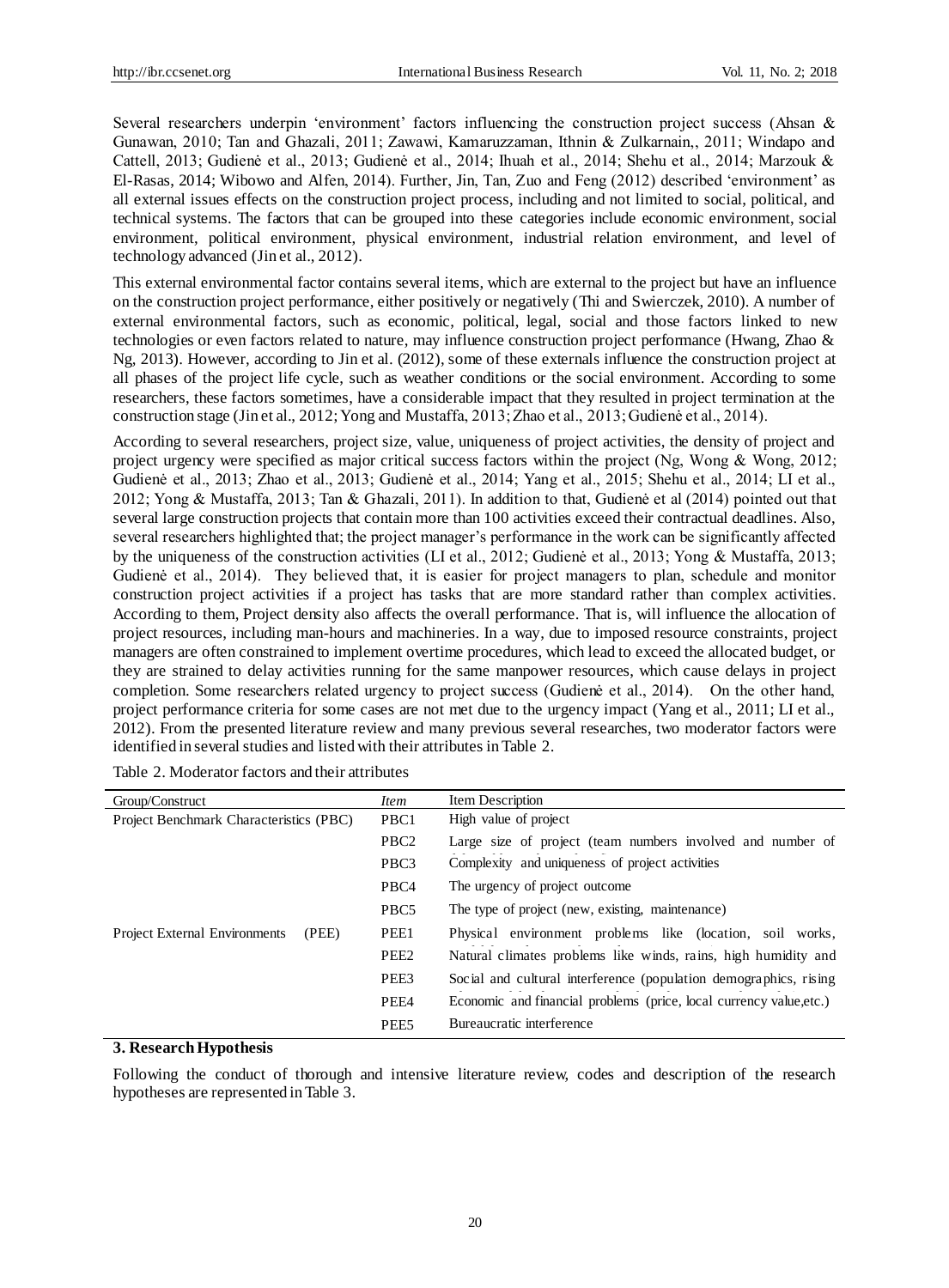# Table 3. Research Hypotheses Codes and Descriptions

| Code            |                                                                                                                                                                       | Path                     |               |
|-----------------|-----------------------------------------------------------------------------------------------------------------------------------------------------------------------|--------------------------|---------------|
|                 | Description<br>Direct Effect of Constructs                                                                                                                            |                          |               |
| H1              | Project Management Process (PMP) has a positive effect on Critical Delay Factor                                                                                       | $PMP \rightarrow CDFS$   |               |
|                 | Evaluation (CDFS)                                                                                                                                                     |                          |               |
| H <sub>2</sub>  | Project Manager's Competency (PMC) has a positive effect on Critical Delay Factor<br>Evaluation (CDFS)                                                                | $PMC \rightarrow CDFS$   |               |
| H3              | Project Team's member Competency (PTC) has a positive effect on Critical Delay Factor<br>Evaluation (CDFS)                                                            | $PTC \rightarrow CDFS$   |               |
| H4              | Project Organizational Planning (POP) has a positive effect on Critical Delay Factor<br>Evaluation (CDFS)                                                             | $POP \rightarrow CDFS$   |               |
| H5              | Project Resources' Utilization (PRU) has a positive effect on Critical Delay Factor<br>Evaluation (CDFS)                                                              | $PRU \rightarrow CDFS$   |               |
| H <sub>6</sub>  | Project Organizational Commitment (POC) has a positive effect on Critical Delay Factor<br>Evaluation (CDFS)                                                           | $POC \rightarrow CDFS$   |               |
|                 | Moderation Effects of Project Benchmark Characteristics (PBC)                                                                                                         |                          |               |
| H7a             | Project Benchmark Characteristics (PBC) moderates the relationship between Project<br>Management Process (PMP) and Critical Delay Factor Evaluation (CDFS)            | (PMP*PBC)<br><b>CDFS</b> | $\rightarrow$ |
| H7b             | Project Benchmark Characteristics (PBC) moderates the relationship between Project<br>Manager's Competency (PMC) and Critical Delay Factor Evaluation (CDFS)          | (PMC*PBC)<br><b>CDFS</b> | $\rightarrow$ |
| H7c             | Project Benchmark Characteristics (PBC) moderates the relationship between Project<br>Team's member Competency (PTC) and Critical Delay Factor Evaluation (CDFS)      | (PTC*PBC)<br><b>CDFS</b> | $\rightarrow$ |
| H7d             | Project Benchmark Characteristics (PBC) moderates the relationship between Project<br>Organizational Planning (POP) and Critical Delay Factor Evaluation (CDFS)       | (POP*PBC)<br><b>CDFS</b> | $\rightarrow$ |
| H7e             | Project Benchmark Characteristics (PBC) moderates the relationship between Project<br>Resources' Utilization (PRU) and Critical Delay Factor Evaluation (CDFS)        | (PRU*PBC)<br><b>CDFS</b> | $\rightarrow$ |
| H7f             | Project Benchmark Characteristics (PBC) moderates the relationship between Project<br>Organizational Commitment (POC) and Critical Delay Factor Evaluation (CDFS)     | (POC*PBC)<br><b>CDFS</b> | $\rightarrow$ |
|                 |                                                                                                                                                                       |                          |               |
|                 | Moderation Effects of Project External Environments<br>(PEE)                                                                                                          |                          |               |
| H <sub>8a</sub> | Project Benchmark Characteristics (PBC) moderates the relationship between Project<br>Management Process (PMP) and Critical Delay Factor Evaluation (CDFS)            | (PMP*PEE)<br><b>CDFS</b> | $\rightarrow$ |
| H8b             | Project Benchmark Characteristics (PBC) moderates the relationship between Project<br>Manager's Competency (PMC) and Critical Delay Factor Evaluation (CDFS)          | (PMC*PEE)<br><b>CDFS</b> | $\rightarrow$ |
| H8c             | Project Benchmark Characteristics (PBC) moderates the relationship between Project<br>Team's member Competency (PTC) and Critical Delay Factor Evaluation (CDFS)      | (PTC*PEE)<br><b>CDFS</b> | →             |
| H8d             | Project Benchmark Characteristics (PBC) moderates the relationship between Project<br>Organizational Planning (POP) and Critical Delay Factor Evaluation (CDFS)       | (POP*PEE)<br><b>CDFS</b> | →             |
| H8e             | Project Benchmark Characteristics (PBC) moderates the relationship Project Resources'<br>Utilization (PRU) and Critical Delay Factor Evaluation (CDFS)                | (PRU*PEE)<br><b>CDFS</b> | →             |
| H8f             | Project Benchmark Characteristics<br>(PBC) moderates<br>the<br>relationship<br>Project<br>Organizational Commitment (POC) and Critical Delay Factor Evaluation (CDFS) | (POC*PEE)<br><b>CDFS</b> | →             |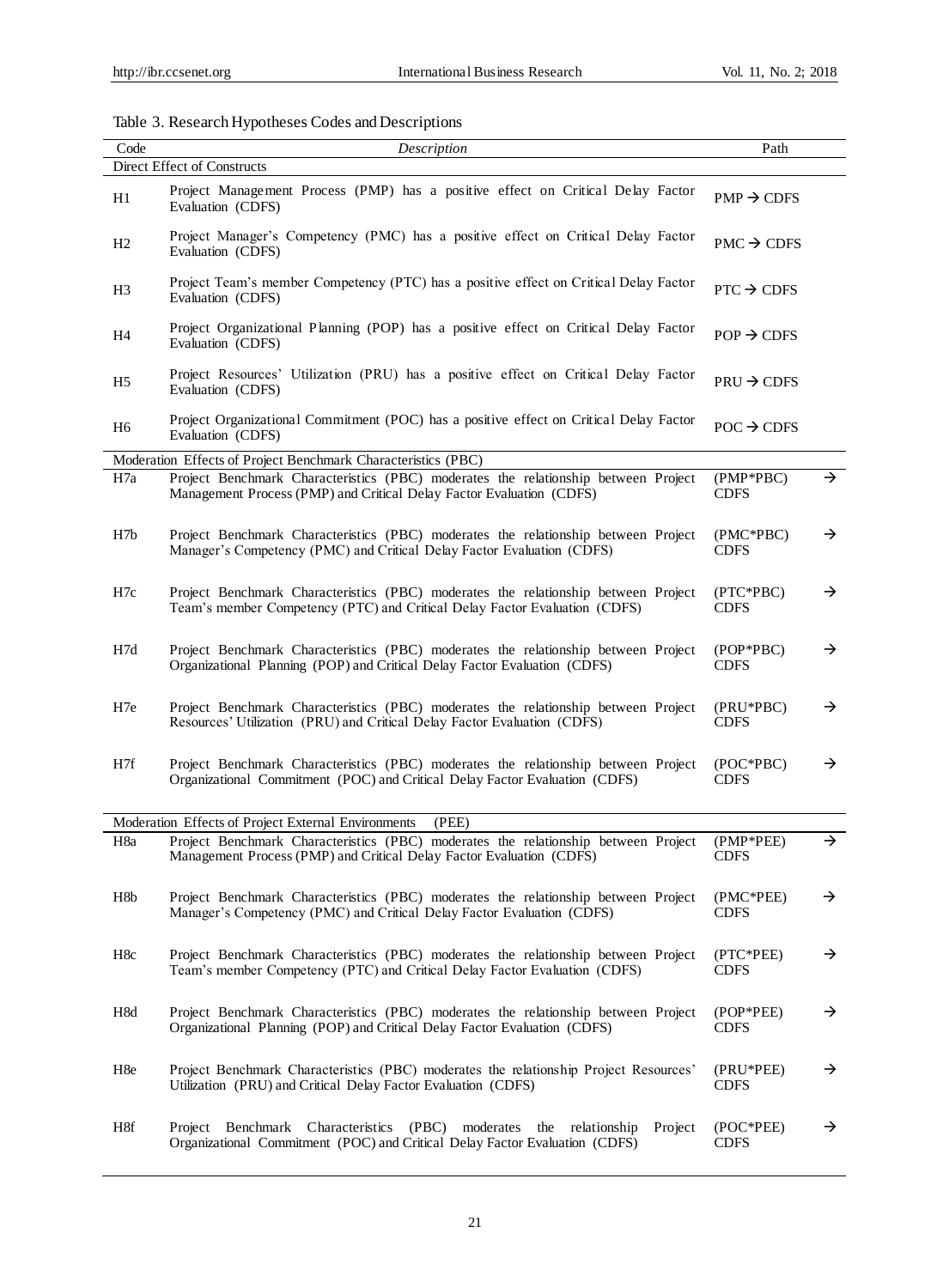#### **4. Research Model**

In order to specify the research hypotheses targeted in Table 3, a research structural model was developed in this study. The research structural model is intended to test 6 hypotheses related to direct effects from (PMP), (PMC), (PTC), (POP), (PRU) and (POC) on Critical Delay Factor Evaluation (CDFS).The study also examined the moderation effects of (PBC) and (PEE) on the relationships of the other constructs. Figure 1 illustrates the hypothesized direct and moderation effects in the research structural model.



Figure 1. Hypothetical model

The factors are known as exogenous latent variables meanwhile the items are known as relative manifest variables. The details of the exogenous latent and relative manifest variables of the adopted model are shown in Table 1 &2.

#### **5. Research Method**

This study followed quantitative research approach including data collection by means of structured questionnaire survey. The survey was conducted between main owners of water projects, qualified consultants and contractors registered in the vender's list of the main owners who are either handle or conduct all released projects for the last ten years. A total number of 450 questionnaires were released between the selected companies (owners, consultant & contractors). As a result, 323 completed questionnaires were returned back by the participants. The collected questionnaires were analysed using SPSS software for evaluate the received questionnaires against the demographic information of the respondents as summarized in Table 4.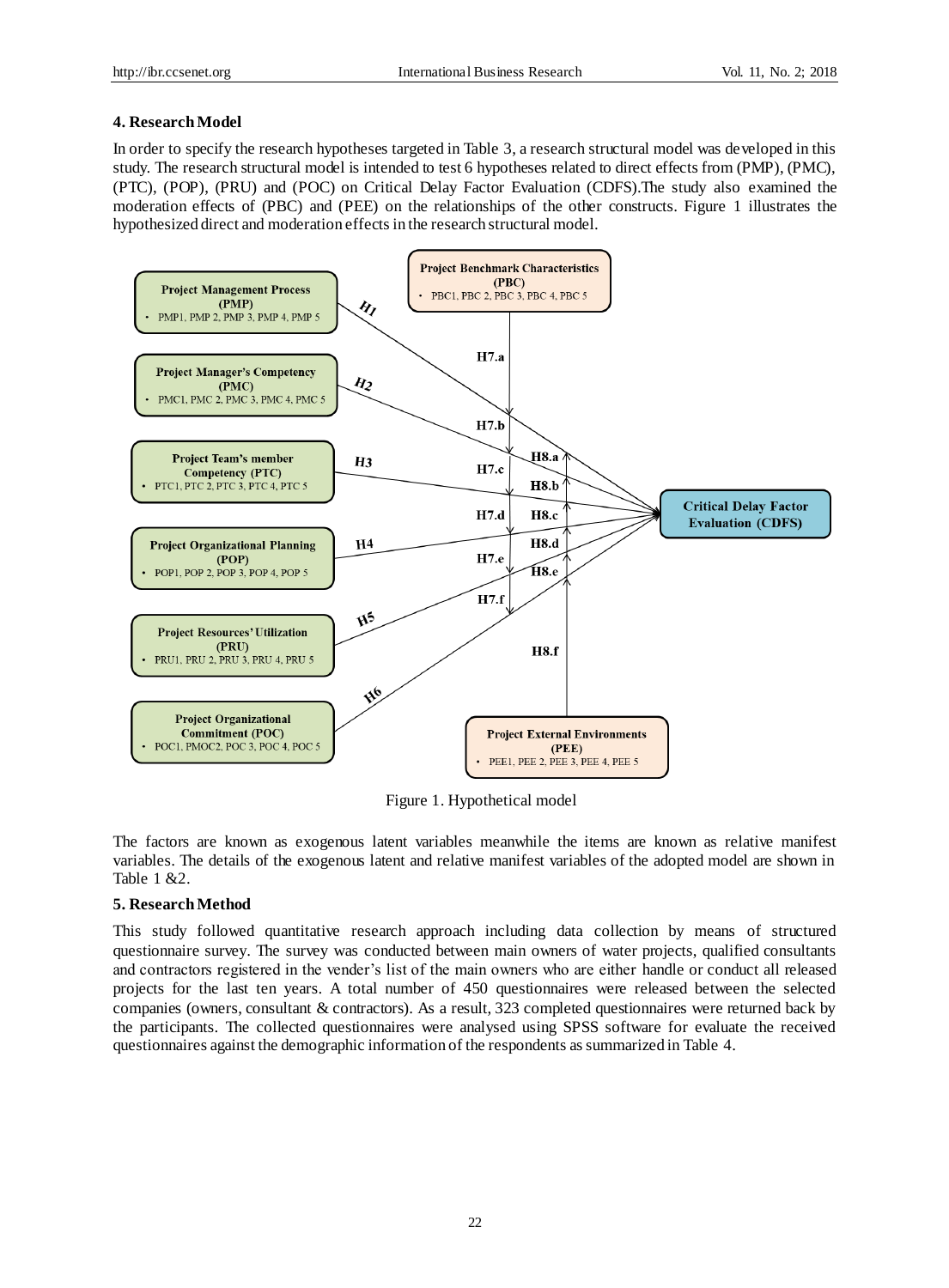| Table 4. Demographic information of respondents |  |  |  |
|-------------------------------------------------|--|--|--|
|                                                 |  |  |  |

| Group                         | Frequency | Percentage |
|-------------------------------|-----------|------------|
| <b>Experience</b>             |           |            |
| $5-12$ years                  | 94        | 29.1       |
| $13-20$ years                 | 166       | 51.4       |
| More than 20 years            | 63        | 19.5       |
| Age                           |           |            |
| $21-30$ years                 | 33        | 10.2       |
| $31-40$ years                 | 105       | 32.5       |
| $41-50$ years                 | 119       | 36.8       |
| $51-60$ years                 | 44        | 13.6       |
| Above 61 years                | 22        | 6.8        |
| Area                          |           |            |
| Construction Management       | 51        | 15.8       |
| Architectural                 | 20        | 6.2        |
| Civil & Structure $(C & S)$   | 128       | 39.6       |
| Mechanical & Electrical (M&E) | 105       | 32.5       |
| Quantity Surveyor (QS)        | 19        | 5.9        |
| Role                          |           |            |
| Client/Owner                  | 114       | 35.3       |
| Consultant/Engineering        | 39        | 12.1       |
| Contractor                    | 170       | 52.6       |
| <b>Education</b>              |           |            |
| Diploma                       | 18        | 5.6        |
| Bachelor degree               | 242       | 74.9       |
| Master degree                 | 52        | 16.1       |
| Ph.D.                         | 11        | 3.4        |

# **6. Overall CFA Model**

As highlighted earlier, structural equation, modelling is a data analytic technique commonly used to examine patterns of relationships among constructs (Cooper & Schindler, 2006). The latent constructs in individual CFA models were all measured by several multi-item scales. The inclusion of all items and relative errors in the measurement and structural models leads to a complex and non-stable model because too many parameters need to be estimated. Thus, to overcome this problem, this research utilised parcels as indicators of latent constructs in individual CFA models. Parcels are aggregations (sums or averages) of several individual items. Using parcels as indicators of latent construct commonly have better reliability as compared with the single items (Coffman & MacCallum, 2005). As the result of using item-parcelling procedure, the latent constructs in individual CFA models of (PMP), (PMC), (PTC), (POP), (PRU), (POC), (PBC) and (PEE) were converted into observed variables so that they could easily construct the overall measurement and structural model and reduce the model complexity.

Confirmatory factor analysis was used to assess the overall measurement model. The model comprises all of the first and second order constructs proposed in this study. Figure 2 depicts the overall CFA model.



Figure 2. Overall CFA Model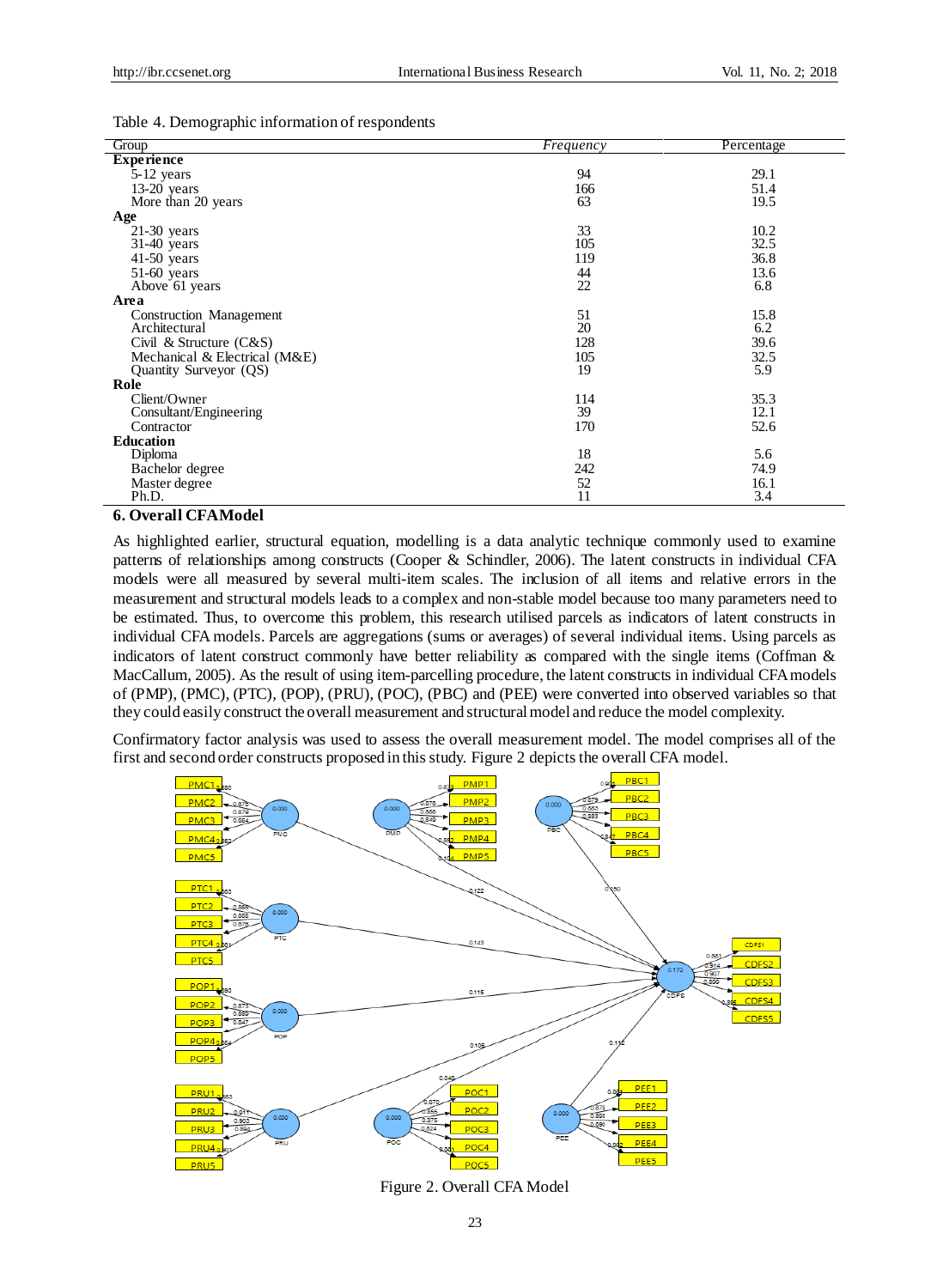#### *6.1 Reliability and Convergent Validity*

Table 5 represents the result of Cronbach alpha and convergent validity for the Overall CFA model.

Table 5. Results of Cronbach Alpha and Convergent Validity for Overall CFA Model

| Construct                 | <b>Item</b>      | Factor | Average Variance | Composite Reliability | Internal |
|---------------------------|------------------|--------|------------------|-----------------------|----------|
| Project<br>Management     | PMP1             | 0.873  | 0.754            | 0.939                 | 0.919    |
| Process (PMP)             | PMP <sub>2</sub> | 0.878  |                  |                       |          |
|                           | PMP3             | 0.888  |                  |                       |          |
|                           | PMP4             | 0.849  |                  |                       |          |
|                           | PMP5             | 0.852  |                  |                       |          |
| Project<br>Manager's      | PMC1             | 0.880  | 0.754            | 0.939                 | 0.919    |
| Competency (PMC)          | PMC <sub>2</sub> | 0.875  |                  |                       |          |
|                           | PMC3             | 0.879  |                  |                       |          |
|                           | $\rm PMC4$       | 0.854  |                  |                       |          |
|                           | PMC5             | 0.852  |                  |                       |          |
| Project Team's member     | PTC1             | 0.863  | 0.746            | 0.936                 | 0.915    |
| Competency (PTC)          | PTC <sub>2</sub> | 0.865  |                  |                       |          |
|                           | PTC3             | 0.855  |                  |                       |          |
|                           | PTC4             | 0.876  |                  |                       |          |
|                           | PTC5             | 0.861  |                  |                       |          |
| Project Organizational    | POP1             | 0.893  | 0.759            | 0.940                 | 0.921    |
| Planning (POP)            | POP <sub>2</sub> | 0.873  |                  |                       |          |
|                           | POP3             | 0.889  |                  |                       |          |
|                           | POP4             | 0.847  |                  |                       |          |
|                           | POP <sub>5</sub> | 0.854  |                  |                       |          |
| Project<br>Resources'     | PRU1             | 0.883  | 0.807            | 0.954                 | 0.941    |
| Utilization (PRU)         | PRU <sub>2</sub> | 0.911  |                  |                       |          |
|                           | PRU3             | 0.903  |                  |                       |          |
|                           | PRU4             | 0.894  |                  |                       |          |
|                           | PRU5             | 0.901  |                  |                       |          |
| Project<br>Organizational | POC1             | 0.870  | 0.742            | 0.935                 | 0.914    |
| Commitment (POC)          | POC <sub>2</sub> | 0.855  |                  |                       |          |
|                           | POC3             | 0.875  |                  |                       |          |
|                           | POC <sub>4</sub> | 0.824  |                  |                       |          |
|                           | POC5             | 0.881  |                  |                       |          |
| Project<br>Benchmark      | PBC1             | 0.901  | 0.773            | 0.944                 | 0.926    |
| Characteristics (PBC)     | PBC <sub>2</sub> | 0.879  |                  |                       |          |
|                           | PBC3             | 0.884  |                  |                       |          |
|                           | PBC4             | 0.883  |                  |                       |          |
|                           | PBC5             | 0.847  |                  |                       |          |
| Project<br>External       | PEE1             | 0.861  | 0.769            | 0.943                 | 0.925    |
| (PEE)<br>Environments     | PEE <sub>2</sub> | 0.878  |                  |                       |          |
|                           | PEE3             | 0.893  |                  |                       |          |
|                           | PEE4             | 0.890  |                  |                       |          |
|                           | PEE5             | 0.862  |                  |                       |          |
| Critical Delay Factor     | CDFS1            | 0.881  | 0.809            | 0.955                 | 0.941    |
| Evaluation (CDFS)         | CDFS2            | 0.914  |                  |                       |          |
|                           | CDFS3            | 0.907  |                  |                       |          |
|                           | CDFS4            | 0.899  |                  |                       |          |
|                           | CDFS5            | 0.895  |                  |                       |          |

<sup>a</sup>: Average Variance Extracted = (summation of the square of the factor loadings)/ $\{$ (summation of the square of the factor loadings) + (summation of the error variances) }.

<sup>b</sup>: Composite reliability = (square of the summation of the factor loadings)/{(square of the summation of the factor loadings) + (square of the summation of the error variances)}.

As shown in Table 5, the results of assessing the standardized factor loadings of the model's items indicated that the initial standardised factor loadings of items were all above 0.6, ranged from 0.824 to 0.914.

Once the uni-dimensionality of the constructs was achieved, each of the constructs was assessed for their reliability. Reliability is assessed using average variance extracted (AVE), construct reliability (CR) and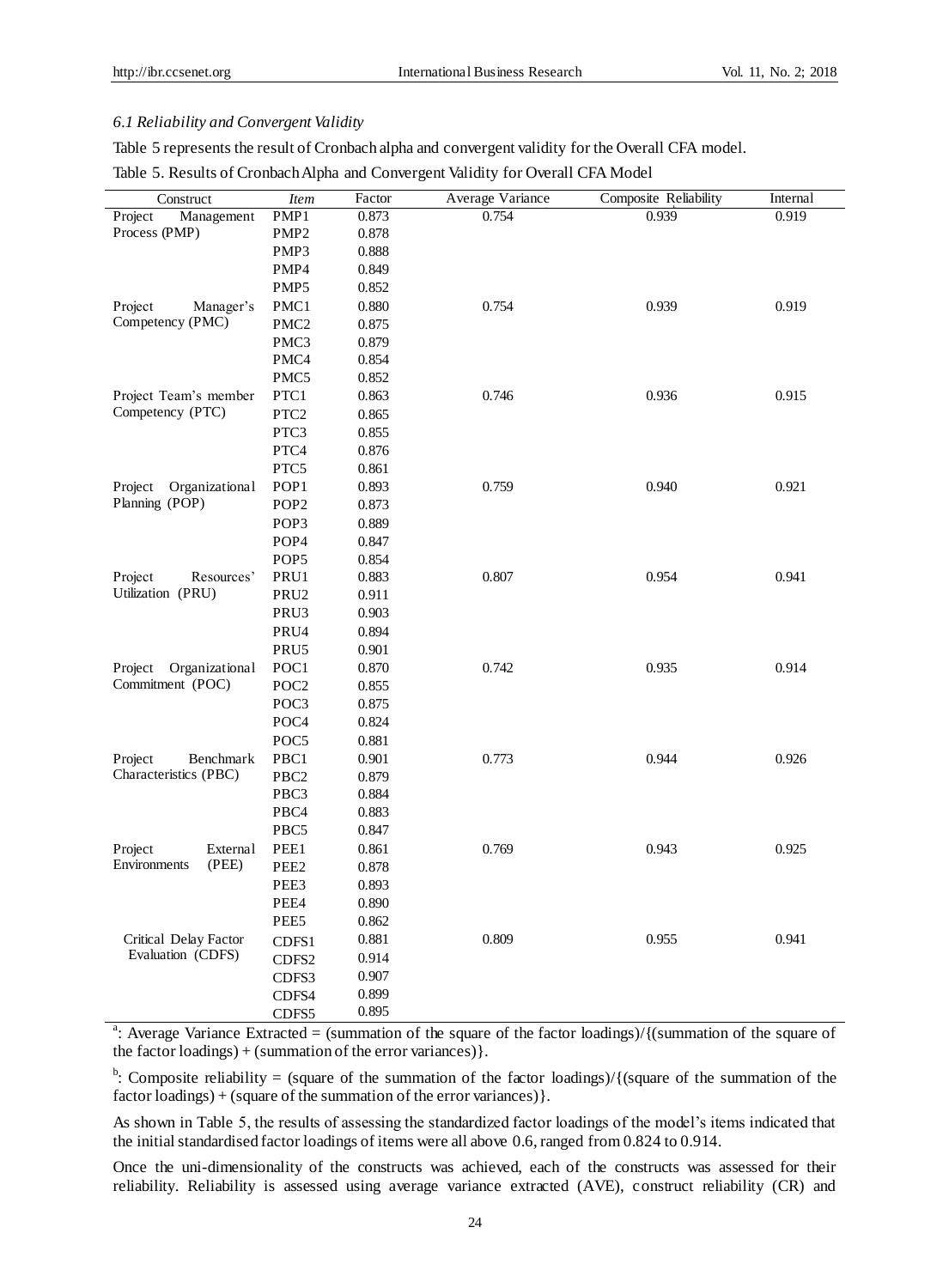Cronbach's alpha. Table 5 shows that the AVE values were 0.754, 0.754, 0.746, 0.759, 0.807, 0.742, 0.773, 0.769 and 0.809 for (PMP), (PMC), (PTC), (POP), (PRU), (POC), (PBC), (PEE) and Critical Delay Factor Evaluation (CDFS) respectively. All of these values were above the cut-off 0.5 as suggested by Hair et al. (2006).

The composite reliability values were 0.939, 0.939, 0.936, 0.940, 0.954, 0.935, 0.944, 0.943 and 0.955 for (PMP), (PMC), (PTC), (POP), (PRU), (POC), (PBC), (PEE) and (CDFS) respectively. These values exceeded the recommended value of 0.6 for all constructs as recommended by Bagozzi and Yi (1988).

The Cronbach's Alpha values were 0.919, 0.919, 0.915, 0.921, 0.941, 0.914, 0.926, 0.925 and 0.941 for (PMP), (PMC), (PTC), (POP), (PRU), (POC), (PBC), (PEE) and Critical Delay Factor Evaluation (CDFS) respectively. These values were all above the threshold of 0.7 as suggested by Nunnally and Bernstein (1994).

# *6.2 Discriminant Validity*

Table 6 represents the discriminant validity of the Overall CFA Model.

|             | <b>PMP</b> | <b>PMC</b> | <b>PTC</b> | <b>POP</b> | PRU   | <b>POC</b> | <b>PBC</b> | <b>PEE</b> | <b>CDFS</b> |
|-------------|------------|------------|------------|------------|-------|------------|------------|------------|-------------|
| <b>PMP</b>  | 0.868      |            |            |            |       |            |            |            |             |
| <b>PMC</b>  | 0.063      | 0.868      |            |            |       |            |            |            |             |
| <b>PTC</b>  | 0.115      | 0.056      | 0.864      |            |       |            |            |            |             |
| <b>POP</b>  | 0.067      | 0.012      | 0.138      | 0.871      |       |            |            |            |             |
| PRU         | 0.227      | 0.135      | 0.067      | 0.129      | 0.898 |            |            |            |             |
| POC         | 0.079      | $-0.074$   | 0.046      | 0.043      | 0.096 | 0.861      |            |            |             |
| <b>PBC</b>  | 0.120      | 0.083      | $-0.018$   | 0.097      | 0.043 | 0.096      | 0.879      |            |             |
| <b>PEE</b>  | 0.054      | 0.034      | 0.083      | 0.177      | 0.087 | 0.131      | 0.283      | 0.877      |             |
| <b>CDFS</b> | 0.188      | 0.165      | 0.193      | 0.193      | 0.192 | 0.098      | 0.222      | 0.212      | 0.899       |

Table 6. Discriminant validity of Overall CFA Model

*Note:* Diagonals represent the square root of the average variance extracted while the other entries represent the square correlations.

The inter-correlations between the 9 sub-constructs in Overall CFA Model ranged from -0.074 to 0.283, which were below the threshold 0.85 as recommended by Kline (2005). Further, as shown in Table 20 4, the correlations were less than the square root of the average variance extracted by the indicators, demonstrating good discriminant validity between these factors (Kline, 2005). Upon examining goodness to fit of data, convergent validity and discriminant validity of the measurement model, it can be concluded that modified measurement scale to assess the constructs and their relative items in overall measurement model was reliable and valid.

# **7. Structural Models**

The structural equation model is considered as the second major process of structural equation modeling analysis. Once validation process of the measurement model is confirmed, then representation of the structural model can be established by identifying the relationships between the constructs. The structural model provides details on the links between the variables (Nafisi, A. & Nafisi, S., 2015). It displays the particular details of the relationship among the independent or exogenous and dependent or endogenous variables (Hair, et al., 2006; Ho, 2006). Evaluation of the structural model spotlight firstly on the overall model fit, followed by the size, direction and significance of the hypothesized parameter estimates, as shown by the one- headed arrows in the path diagrams (Hair, et al., 2006). The final part included the confirmation process of the structural model of the study, which was established on the projected relationship among the identified and assessed variables. In the present study, the structural model was supposed to test the research hypothesizes, utilizing PLS method and bootstrapping with 1000 replications.

The next sub-sections discuss the development of structural model to test the research hypotheses described in Table 3.

# *7.1 Direct Effects of Constructs*

In the structural model, the direct causal effects of (PMP), (PMC), (PTC), Project Organizational Planning (POP), (PRU) and (POC) on Critical Delay Factor Evaluation (CDFS) were examined. These effects refer to the 6 hypotheses namely: H1, H2, H3, H4, H5 and H6 respectively. The Smart-PLS model is portrayed in in Figure 3.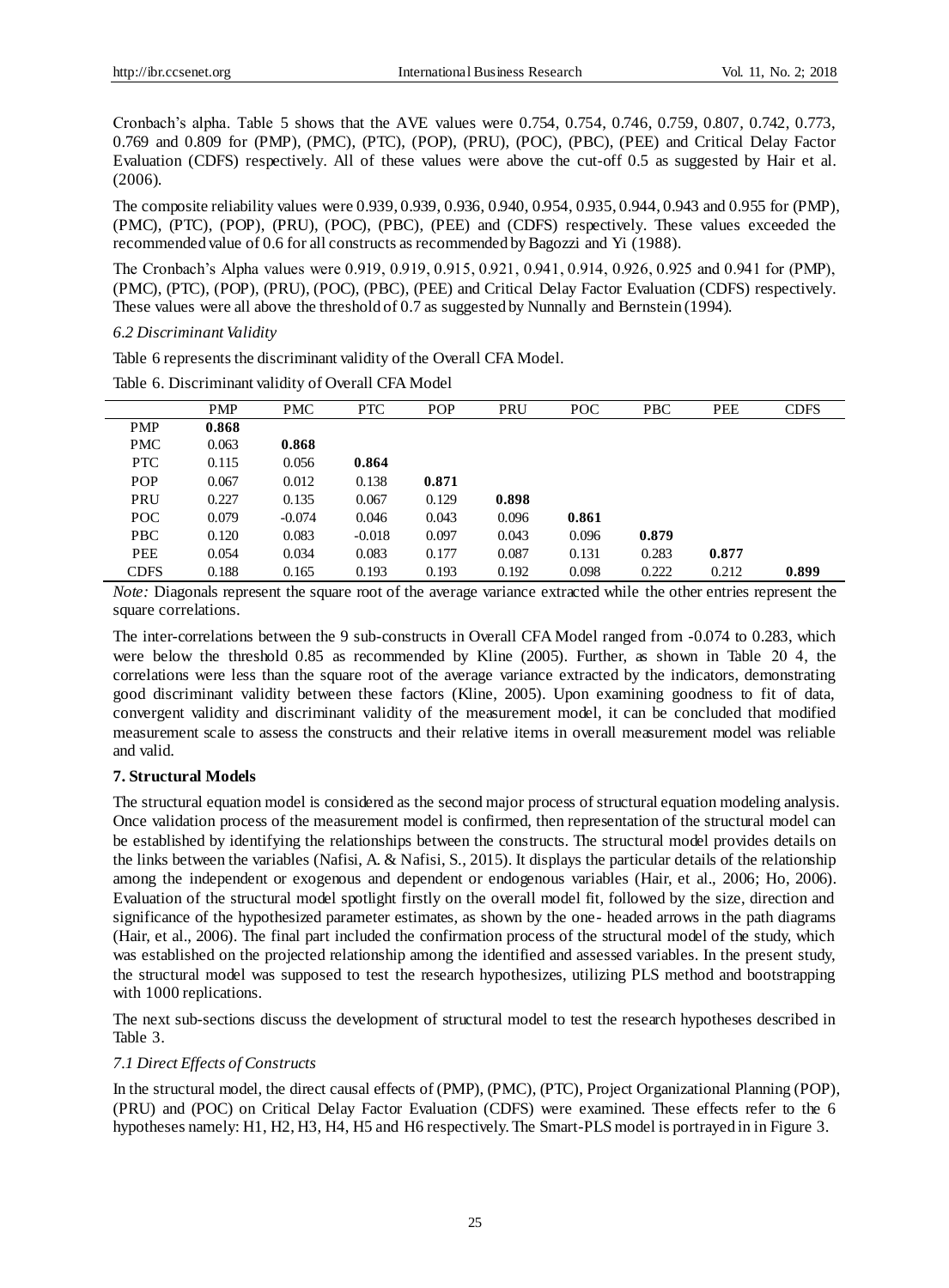

Figure 3. PLS Analysis of the Structural Model for Direct Effects

The value of R2 for Critical Delay Factor Evaluation (CDFS) was 0.172. This indicates, 17 percent of variations in Critical Delay Factor Evaluation (CDFS) are explained by its 6 predictors (i.e, (PMP), (PMC), (PTC), (POP (PRU) and (POC)). Overall findings showed that the R² value satisfies the requirement for the 0.30 cut off value as recommended by Patterson (2013). The values of Q2 for Critical Delay Factor Evaluation (CDFS) was 0.129, far greater than zero, which refers to predictive relevance of the model as suggested by Chin (2010). In sum, the model exhibits acceptable fit and high predictive relevance.

The coefficient parameters estimates are then examined to test the hypothesized direct effects of the variables, which were addressed in Table 3. The path coefficients and the results of examining hypothesized direct effects are displayed in Table 7.

| Path Shape             | Path Coefficient | Standard Error | T-value | P-value | Hypothesis Result          |
|------------------------|------------------|----------------|---------|---------|----------------------------|
| $PMP \rightarrow CDFS$ | $0.123***$       | 0.028          | 4.361   | 0.000   | H <sub>1</sub> ) Supported |
| $PMC \rightarrow CDFS$ | $0.139***$       | 0.025          | 5.541   | 0.000   | H <sub>2</sub> ) Supported |
| $PTC \rightarrow CDFS$ | $0.141***$       | 0.026          | 5.348   | 0.000   | H <sub>3</sub> ) Supported |
| $POP \rightarrow CDFS$ | $0.147***$       | 0.023          | 6.496   | 0.000   | H <sub>4</sub> ) Supported |
| $PRU \rightarrow CDFS$ | $0.111***$       | 0.025          | 4.351   | 0.000   | H <sub>5</sub> ) Supported |
| $POC \rightarrow CDFS$ | 0.076            | 0.033          | 2.266   | 0.024   | H <sub>6</sub> ) Supported |
| $4.007 + 4.001 + 4.4$  |                  |                |         |         |                            |

Table 7. Examining Results of Hypothesized Direct Effects of the Constructs

\*p< 0.05, \*\*p< 0.01, \*\*\*p< 0.001

As shown in Table 7, all paths from (PMP), (PMC), (PTC), (POP), (PRU) and (POC) to Critical Delay Factor Evaluation (CDFS) were statistically significant as their p-values were all below the standard significance level of 0.05. Thus, the hypotheses H1, H2, H3, H4, H5 and H6 were supported.

*7.2 Moderation Effects of Project Benchmark Characteristics (PBC)*

The Smart-PLS model with interaction terms to examine the moderation effects of Project Benchmark Characteristics (PBC) is portrayed in Figure 4.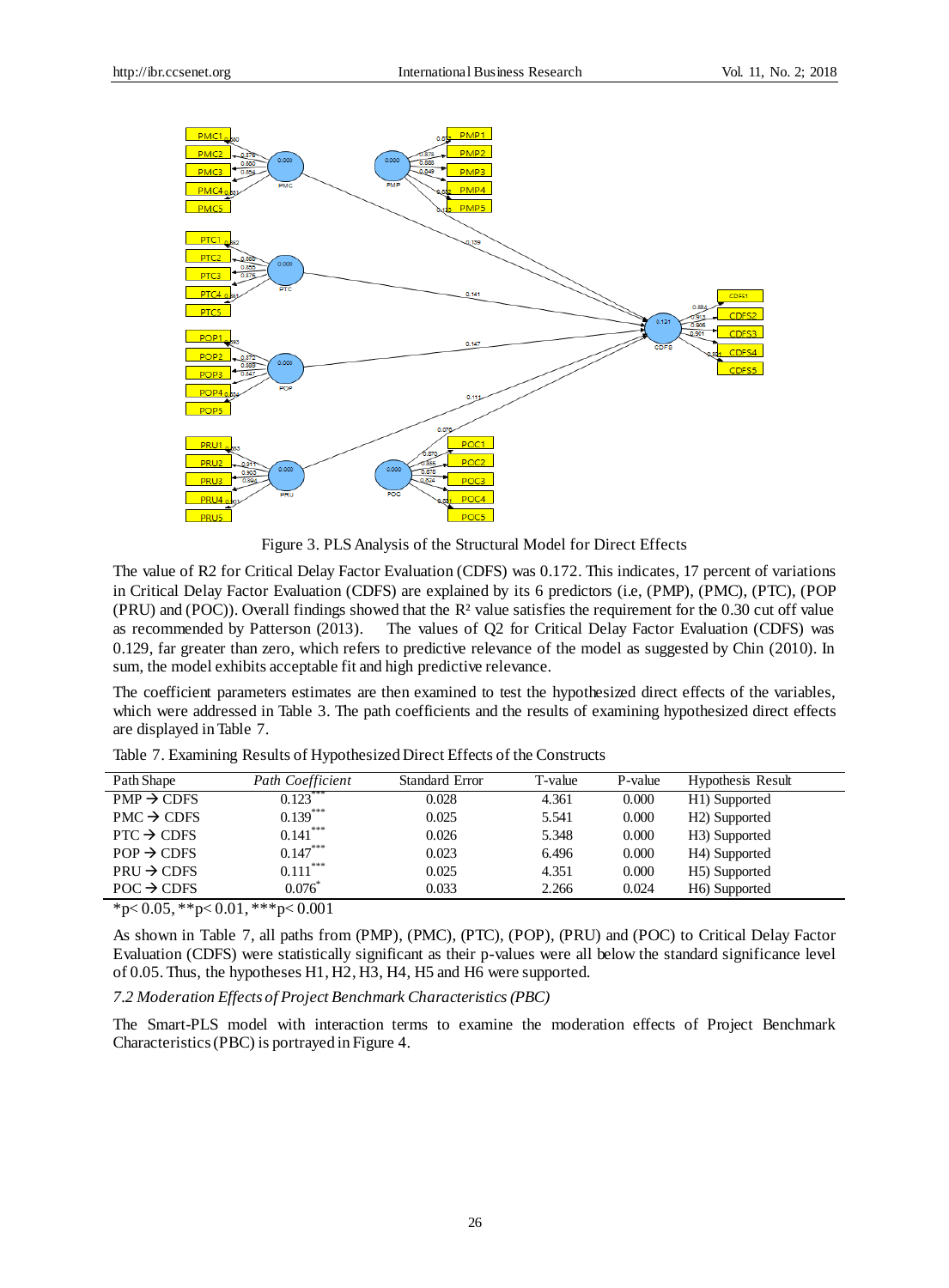

Figure 4. PLS Analysis of the Structural Model for Moderation Effects of Project Benchmark Characteristics (PBC)

The values of R2 for Critical Delay Factor Evaluation (CDFS) was 0.222, above the threshold of 0.1 as recommended by Patterson 2013. The values of Q2 for Critical Delay Factor Evaluation (CDFS) was 0.166, far greater than zero, which refers to predictive relevance of the model as suggested by Chin 2010. In sum, the model exhibits acceptable fit and high predictive relevance.

The moderation (PBC) on the effects of (PMP), (PMC), (PTC), (POP), (PRU) and (POC) as independent variables on Critical Delay Factor Evaluation (CDFS) as dependent variable (DV) were examined as presented in Table 8. Further, the path coefficient was used to evaluate the contribution of each interaction term on the DVs.

| Path Shape                   | Path                   | <b>Standard Error</b> | T-value | P-value | <b>Hypothesis Result</b>    |
|------------------------------|------------------------|-----------------------|---------|---------|-----------------------------|
| $(PMP*PBC) \rightarrow CDFS$ | $0.087$ **             | 0.025                 | 3.453   | 0.001   | H7a) Supported              |
| $(PMC*PBC) \rightarrow CDFS$ | $0.087^{\ast\ast\ast}$ | 0.021                 | 4.171   | 0.000   | H <sub>7</sub> b) Supported |
| $(PTC*PBC) \rightarrow CDFS$ | $0.158***$             | 0.025                 | 6.412   | 0.000   | H <sub>7</sub> c) Supported |
| $(POP*PBC) \rightarrow CDFS$ | $0.057$ *              | 0.026                 | 2.224   | 0.027   | H7d) Supported              |
| $(PRU*PBC) \rightarrow CDFS$ | 0.051                  | 0.030                 | 1.669   | 0.096   | H7e) Rejected               |
| $(POC*PBC) \rightarrow CDFS$ | 0.018                  | 0.034                 | 0.521   | 0.603   | H7f) Rejected               |

Table 8. Moderation Effects of Project Benchmark Characteristics (PBC)

 $*_{p< 0.05}$ ,  $*_{p< 0.01}$ ,  $*_{p< 0.001}$ 

As shown in Table 8, the interaction terms of (PBC) with (PMP), (PMC) and (PTC) and (POP) had significant effects on Critical Delay Factor Evaluation (CDFS) as their p-values were all lower than the standard significance level of 0.05. These results demonstrated that (PBC) moderates the effects of (PMP), (PMC), (PTC) and (POP) on Critical Delay Factor Evaluation (CDFS). Therefore, hypotheses H7a, H7b, H7c and H7d were supported.

Conversely, the interaction terms of (PBC) with (PRU) and (POC) had not any significant effects on Critical Delay Factor Evaluation (CDFS) as their p-values exceeded the standard significance level of 0.05. This result demonstrated that (PBC) could not moderate the effects of (PRU) and (POC) on Critical Delay Factor Evaluation (CDFS). Therefore, hypotheses H7e and H7f were rejected.

#### *7.3 Moderation Effects of Project External Environments (PEE)*

The Smart-PLS model with interaction terms to examine the moderation effects of Project External Environments (PEE) is portrayed in Figure 5.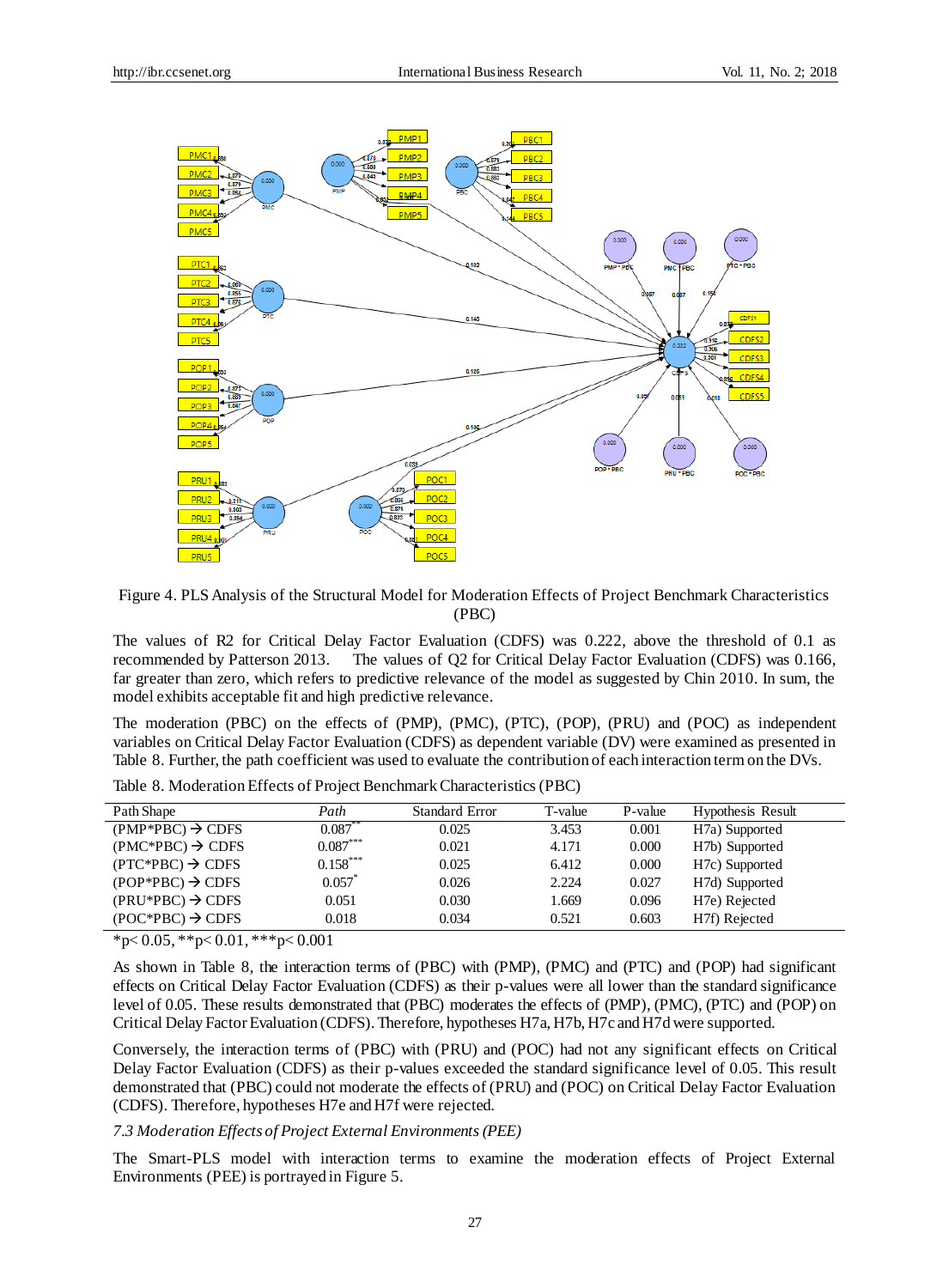

Figure 5. PLS Analysis of the Structural Model for Moderation Effects of Project External Environments (PEE)

The value of R2 for Critical Delay Factor Evaluation (CDFS) was 0.191, above the threshold of 0.1 as recommended by Patterson (2013). The values of Q2 for Critical Delay Factor Evaluation (CDFS) was 0.141, far greater than zero, which refers to predictive relevance of the model as suggested by Chin 2010. In sum, the model exhibits acceptable fit and high predictive relevance. The moderation effects of (PEE) on the effects of (PMP), (PMC), (PTC), (POP), (PRU) and (POC) as independent variables on Critical Delay Factor Evaluation (CDFS) as dependent variable (DV) were examined as presented in Table 9. Further, the path coefficient was used to evaluate the contribution of each interaction term on the DVs.

| Path Shape                                                           | <i>Path</i> Coefficient | Standard Error | T-value | P-value | <b>Hypothesis Result</b>   |
|----------------------------------------------------------------------|-------------------------|----------------|---------|---------|----------------------------|
| $(PMP*PEE) \rightarrow CDFS$                                         | $-0.003$                | 0.035          | 0.091   | 0.927   | H <sub>8</sub> a) Rejected |
| $(PMC*PEE) \rightarrow CDFS$                                         | $0.106^*$               | 0.045          | 2.375   | 0.018   | H8b) Supported             |
| $(PTC*PEE) \rightarrow CDFS$                                         | 0.053                   | 0.034          | 1.553   | 0.121   | H <sub>8</sub> c) Rejected |
| $(POP*PEE) \rightarrow CDFS$                                         | $0.083***$              | 0.030          | 2.765   | 0.006   | H8d) Supported             |
| $(PRU*PEE) \rightarrow CDFS$                                         | 0.055                   | 0.027          | 2.065   | 0.040   | H8e) Supported             |
| $(POC*PEE) \rightarrow CDFS$                                         | $0.112***$              | 0.035          | 3.237   | 0.001   | H8f) Supported             |
| $*_{12}$ $\wedge$ 0.6 $*_{23}$ $\wedge$ 0.01 $*_{23}$ $\wedge$ 0.001 |                         |                |         |         |                            |

Table 9. Moderation Effects of Project External Environments (PEE)

 $*p< 0.05, **p< 0.01, **p< 0.001$ 

As shown in Table 9, the interaction terms of (PEE) with (PMC), (POP), (PRU) and (POC) had significant effects on Critical Delay Factor Evaluation (CDFS) as their p-values were all lower than the standard significance level of 0.05. These results demonstrated that (PEE) moderates the effects of (PMC), (POP), (PRU) and (POC) on Critical Delay Factor Evaluation (CDFS). Therefore, hypotheses H8b, H8d, H8e and H8f were supported.

Conversely, the interaction terms of (PEE) with (PMP) and (PTC) had not any significant effects on Critical Delay Factor Evaluation (CDFS) as their p-values exceeded the standard significance level of 0.05. This result demonstrated that (PEE) could not moderate the effects of (PMP) and (PTC) on Critical Delay Factor Evaluation (CDFS). Therefore, hypotheses H8a and H8c were rejected.

#### **9. Conclusion**

Structural model was developed to examine 6 hypothesized direct effects and 12 hypothesized moderation effects of Benchmark Characteristics (PBC) and Project External Environments (PEE). These were done by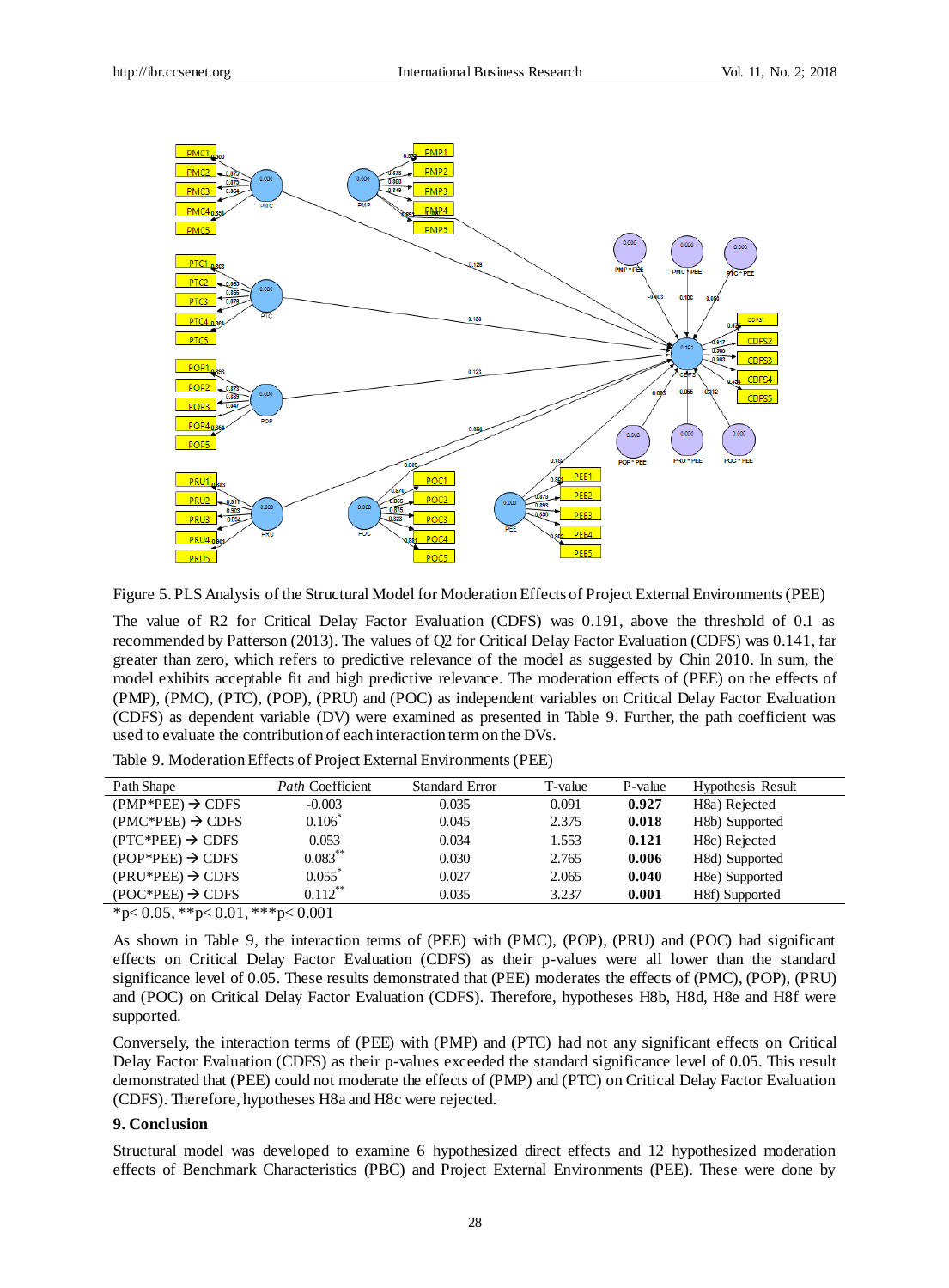conducting the path analysis using SMART-PLS 2.0 and testing the significant of the path coefficients for each hypothesized path.

The results indicated that Project Management Process (PMP), Project Manager's Competency (PMC), Project Team's member Competency (PTC), Project Organizational Planning (POP), Project Resources' Utilization (PRU) and Project Organizational Commitment (POC) had significant positive effects on Critical Delay Factor Evaluation (CDFS). The results also indicated that Project Organizational Planning (POP) is the most significant predictor of Critical Delay Factor Evaluation (CDFS), followed by Project Team's member Competency (PTC) and Project Manager's Competency (PMC).

From the results of moderation analysis, it was found that Project Benchmark Characteristics (PBC) positively moderate the effects of Project Management Process (PMP), Project Manager's Competency (PMC) and Project Team's member Competency (PTC) and Project Organizational Planning (POP) on Critical Delay Factor Evaluation (CDFS).

The results also showed that Project External Environments (PEE) positively moderates the effects of Project Manager's Competency (PMC), Project Organizational Planning (POP) and Project Resources' Utilization (PRU) on Critical Delay Factor Evaluation (CDFS). While the effect of Project Organizational Commitment (POC) on Critical Delay Factor Evaluation (CDFS) was inversely moderated by Project External Environments (PEE).

#### **References**

- Ahsan, K., & Gunawan, I. (2010). Analysis of cost and schedule performance of international development projects. *International Journal of Project Management*, *28,* 68-78. https://doi.org/10.1016/j.ijproman.2009.03.005
- Altarawneh, J. Y., Thiruchelvam, V., & Samadi, B. (2017). Determining Critical Success Factors that Contribute to the Delay of Water Infrastructure Construction Projects in the Abu Dhabi Emirate: A Conceptual Framework. *International Business Research*, *10*(12). https://doi.org/10.5539/ibr.v10n12p139
- Alzara, M., Jacob, K., Dean, K., & Abdulrahman, A. (2016). Using PIPS to minimize causes of delay in Saudi Arabian construction projects: university case study. *International Conference on Sustainable Design, Engineering and Construction. Procedia Engineering*, *145,* 932-939. https://doi.org/10.1016/j.proeng.2016.04.121
- Amade, B., Emmanuel, C. U., Enoch, O., Mario, O., & Uchenna, A. P. N. (2015). Critical Success Factors for Public Sector Construction Project Delivery: A Case of Owerri, Imo State. *International Journal of Research in Management, Science & Technology*, *3*(1). Retrieved from www.ijrmst.org
- Aziz, R. F., & Abdel-Hakam, A. A. (2016). Exploring delay causes of road construction projects in Egypt. *Alexandria Engineering Journal*, *55,* 1515-1539. https://doi.org/10.1016/j.aej.2016.03.006
- Babu, N. J. (2015). Factors Affecting Success of Construction Project. *Journal of Mechanical and Civil Engineering, 12*(2), V, 17-26. https://doi.org/10.9790/1684-12251726
- Bagozzi, R. P., & Yi, Y. (1988). On the evaluation of structural equation model. *Journal of Academy of Marketing Science*, *16*(1), 74-94. https://doi.org/10.1007/BF02723327
- Banihashemi, S., Hosseini, R., Golizadeh, H., & Shankar, S. (2017). Critical success factors (CSFs) for integration of sustainability into construction project management practices in developing country. *Int. J. Proj. Manag, 35*(6), 1103-1119. https://doi.org/10.1016/j.ijproman.2017.01.014
- Coffman, D. L., & Maccallum, R. C. (2005). Using parcels to convert path analysis models into latent variable models. *Multivariate Behavioral Research*, *40*(2), 235-259. https://doi.org/10.1207/s15327906mbr4002\_4
- Cooper, D. R. (2006). Business research methods. McGraw-Hill Irwin.
- Cserháti, G., & Szabó, L. (2014). The relationship between success criteria and success factors in organisational event projects. *International Journal of Project Management*, *32,* 613-624. https://doi.org/10.1016/j.ijproman.2013.08.008
- Doloi, H., Anil, S., & Iyer, K. C. (2012). Structural equation model for investigating factors affecting delay in Indian construction projects. *Construction Management and Economics*, *30*(10), 869-884. https://doi.org/10.1080/01446193.2012.717705
- Durdyev, S., Maksat, O., & Syuhaida, I. (2017). CAUSES OF DELAY IN RESIDENTIAL CONSTRUCTION PROJECTS IN CAMBODIA. *Cogent Engineering*, *4*(1). https://doi.org/10.1080/23311916.2017.1291117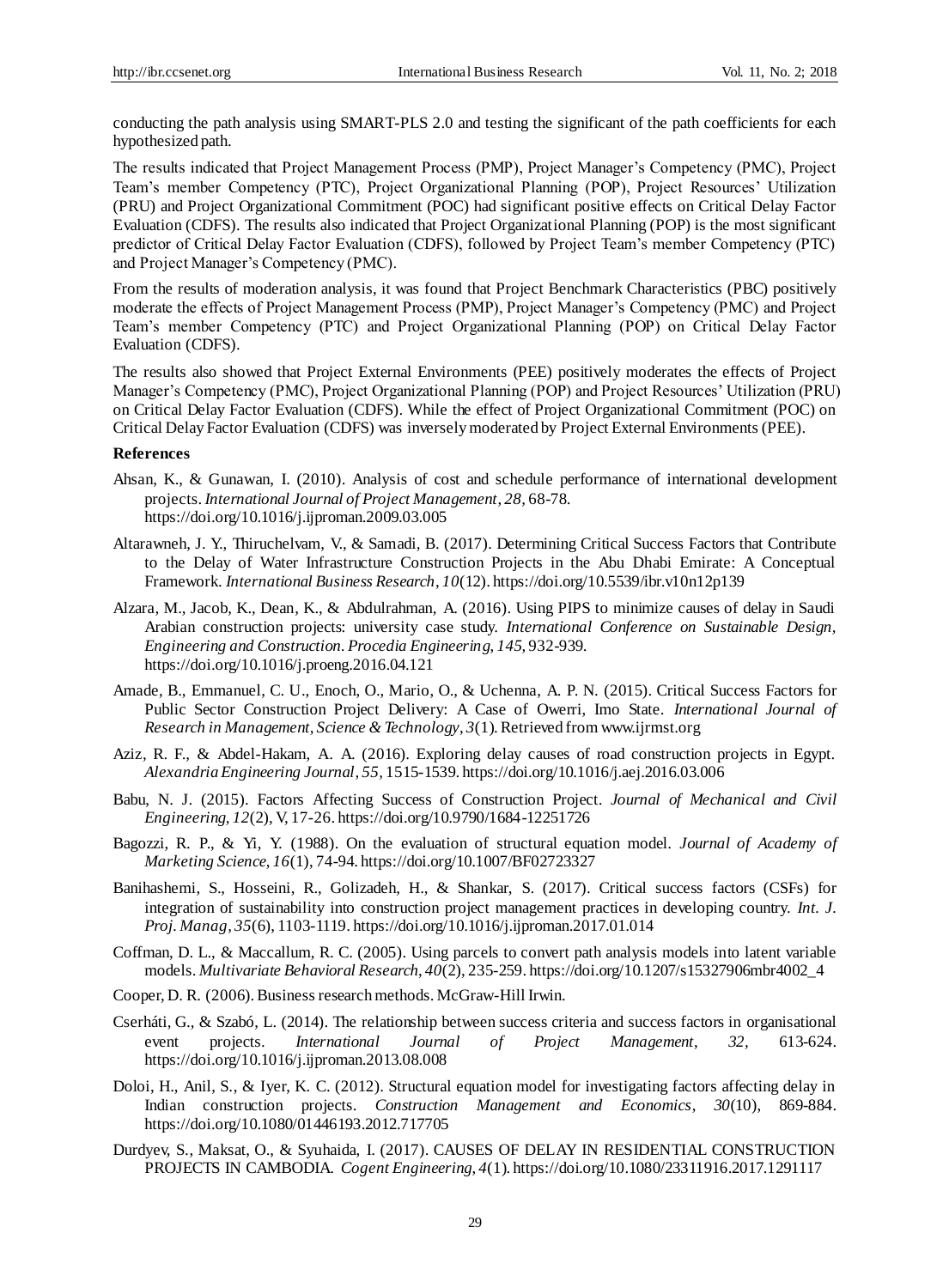- Elawi, G. S. A., Mohammed, A., & Dean, K. (2016). Owners' perspective of factors contributing to project delay: case studies of road and bridge projects in Saudi Arabia. *International Conference on Sustainable Design, Engineering and Construction, Procedia Engineering, 145,* 1402-1409. https://doi.org/10.1016/j.proeng.2016.04.176
- Gluszak, M., & Lesniak, A. (2015). Construction delays in client's opinion multivariate statistical analysis. *Procedia Engineering*, *123,* 182-189. https://doi.org/10.1016/j.proeng.2015.10.075
- Gudienė, N., Audrius, B., Valentinas, P., & Nerija, B. (2014). Identification and evaluation of the critical success factors for construction projects in Lithuania: AHP approach. *Journal of Civil Engineering and Management*, *20*(3), 350-359. https://doi.org/10.3846/13923730.2014.914082
- Gudienėa, N., Audrius, B., Nerija, B., & Jorge, L. (2013). Development of a Conceptual Critical Success Factors Model for Construction Projects: a Case of Lithuania. *Procedia Engineering*, *57,* 392-397. https://doi.org/10.1016/j.proeng.2013.04.051
- Gunduz, M., & AbuHassan, M. H. A. (2016). Causes of delay in Qatar construction project. *International Journal of Civil, Environmental, Structural, Construction and Architectural Engineering*, *10*(4). Retrieved from http://scholar.waset.org/1307-6892/10004362
- Gunduz, M., & Yahya, A. M. A. (2015). Analysis of project success factors in construction industry. *Technological and Economic Development of Economy*. https://doi.org/10.3846/20294913.2015.1074129
- Gunduz, M., Nielsen, Y., & Ozdemir, M. (2015). Fuzzy assessment model to estimate the probability of delay in Turkish construction projects. *Journal of Management in Engineering*, *31*(4), 04014055. https://doi.org/10.1061/(ASCE)ME.1943-5479.0000261
- Hair Joe, F., Christian, M. R., & Marko, S. (2011). PLS-SEM: INDEED A SILVER BULLET. *Journal of Marketing Theory and Practice*, *19*(2), 139-151. https://doi.org/10.2753/MTP1069-6679190202
- Hair, J. F. (2006). Multivariate data analysis (sixth ed.). United State of America: Pearson prentice hall.
- Ho, R. (2006). Handbook of univariate and multivariate data analysis and interpretation with SPSS. United States of America: Chapman & Hall/CRC, Taylor & Francis Group. https://doi.org/10.1201/9781420011111
- Hwang, B., Zhao, X., & Ng, S. (2013). Identifying the critical factors affecting schedule performance of public housing projects. *Habitat International Journal*, *38,* 214-221. https://doi.org/10.1016/j.habitatint.2012.06.008
- Ihuah, P., Tippett, W., & Eaton, D. (2014). A review of critical project management success factors (CPMSF) for sustainable social housing in Nigeria. *International journal of sustainable built environment*, *3,* 62-71. https://doi.org/10.1016/j.ijsbe.2014.08.001
- Jin, X. H., Tan, H. C., Zuo, J., & Feng, Y. B. (2012). Exploring Critical Success Factors for Developing Infrastructure Projects in Malaysia – Main Contractors' Perspective. *International Journal of Construction Management*, *12*(3), 25-41. https://doi.org/10.1080/15623599.2012.10773193
- Kazaz, A., Ulubeyli, S., & Tuncbilekli, N. A. (2012). Causes of delays in construction projects in Turkey. *J. Civ. Eng. Manage*., *18*(3), 426-435. https://doi.org/10.3846/13923730.2012.698913
- Kline, R. B. (2011). Principles and practice of structural equation modeling, 3rd edition. Guilford Press, New York.
- Li, H., Arditi, D., & Wang, Z. (2012). Transaction-related issues and construction project performance. *Construction Management and Economics Journal*, *30,* 151-164. https://doi.org/10.1080/01446193.2012.655254
- Marzouk, M. M., & El-Rasas, T. I. (2014). Analyzing delay causes in Egyptian construction. *Journal of Advanced Research*, *5,* 49-55. https://doi.org/10.1016/j.jare.2012.11.005
- MOTALEB, O., & KISHK, M. (2013). An investigation into the risk of construction project delays in the UAE. *International Journal of Information Technology Project Management*, *4*(3), 50-65. https://doi.org/10.4018/jitpm.2013070104
- Mukhtar, M. M., Roslan, B. A., Trevor, S., & Ismail, B. M. (2016). Critical success factors for public housing projects in developing countries: a case study of Nigeria. *Environ Dev Sustain*.
- Nafsi, N., Abbas, M. Y., & Nafsi, S. (2015). The Role of Belief and Religion in Creation of Persian Garden. *J. Archit Eng Tech, 4,* 152. https://doi.org/10.4172/2168-9717.1000153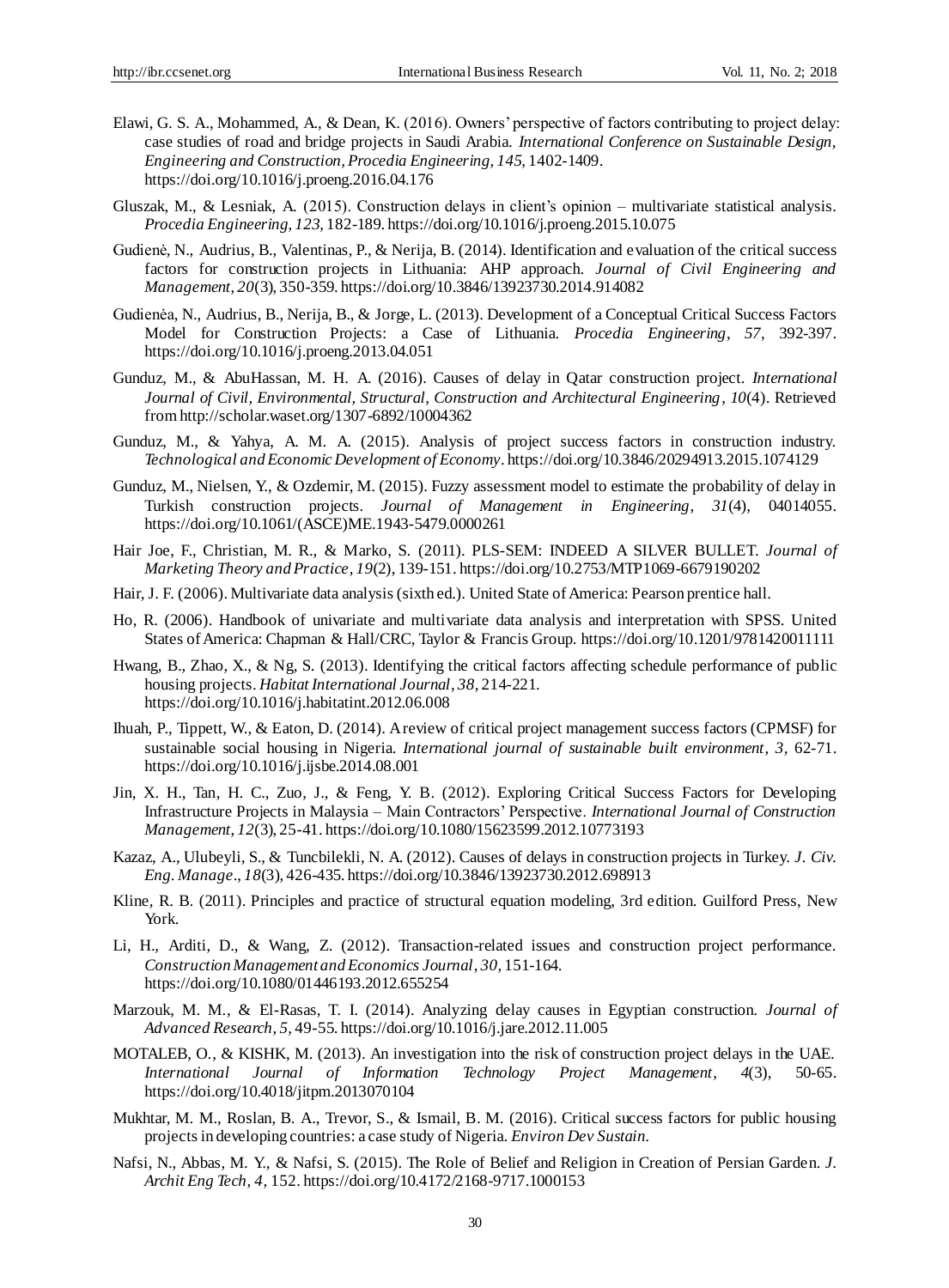- Ng, S., Tang, Z., & Palaneeswaran, E. (2009). Factors contributing to the success of equipment intensive subcontractors in construction. *International Journal of Project Management*, *27,* 736-744. https://doi.org/10.1016/j.ijproman.2008.09.006
- Ng, S., Wong, Y., & Wong, J. (2012). Factors influencing the success of PPP at feasibility phase: a tripartite comparison study in Hong Kong. *Journal of Habitat International*, *36,* 423-432. https://doi.org/10.1016/j.habitatint.2012.02.002
- Nunnally, J. C., & Bernstein, I. H. (1994). Psychometric Theory, McGraw-Hill, New York.
- Obodoh, D. A., & Chikasi, O. (2016). Causes and Effects of Construction Project Delays in Nigerian Construction Industry. *International Journal of Innovative Science, Engineering & Technology*, *3*(5). ISSN 2348-7968.
- Park, S. (2009). Whole life performance assessment: critical success factors. *Journal of Construction Engineering, 135*(11), 1146-1161. https://doi.org/10.1061/(ASCE)CO.1943-7862.0000090
- Shebob, N., Dawood, R. K. S., & Xu, Q. (2012). Comparative study of delay factors in Libyan and the UK construction industry. *Engineering, Construction and Architectural Management*, *19*(6), 688-712. https://doi.org/10.1108/09699981211277577
- Shehu, Z., Endut, I., Akintoye, A. & Holt, G. (2014). Cost overrun in the Malaysia n construction industry projects: a deeper insight. *International Journal of Project Management*, *32,* 1471-1480. https://doi.org/10.1016/j.ijproman.2014.04.004
- Sweis, G. J., Rateb, S., Malek, A. R., Ruba, A. H., & Samer, E. D. (2013). Cost Overruns in Public Construction Projects: The Case of Jordan. *Journal of American Science; 9*(7s), 134-141. (ISSN: 1545-1003). Retrieved from http://www.jofamericanscience.org.
- Tabish, S. Z., & Jha, K. N. (2012). Success traits for a construction project. *ASCE Journal of Construction Engineering and Management*, *138,* 1131-1138. https://doi.org/10.1061/(ASCE)CO.1943-7862.0000538
- Tan, D., & Ghazali, M. (2011). Critical Success Factors for Malaysian Contractors in International Construction Projects using Analytical Hierarchy Process. *EPPM*, 20-21.
- Thi, C. H., & Swierczek, F. W. (2010). Critical success factors in project management: implication from Vietnam. *Asia Pacific Business Review*, *16*(4), 567-589. https://doi.org/10.1080/13602380903322957
- Toor, S. U. R., & Ogunlana, S. O. (2009). Construction professionals' perception of critical success factors for large-scale construction projects. *Construction Innovation*, *9*(2) 149-167. https://doi.org/10.1108/14714170910950803
- Tumi, S. A. H., Abdelnaser, O., & Abdul, H. K. P. (2009). CAUSES OF DELAY IN CONSTRUCTION INDUSTRY IN LIBYA. *The International Conference on Economics and Administration, Faculty of Administration and Business, University of Bucharest, Romania ICEA – FAA Bucharest*, 14-15th November 2009. Retrieved from http://confernece.faa.ro
- Wibowo, A., & Alfen, W. (2014). Identifying macro-environmental critical success factors and key areas for improvement to promote public-private partnerships in infrastructure. *Engineering, Construction and Architectural Management*, *21*(4), 383-402. https://doi.org/10.1108/ECAM-08-2013-0078
- Windapo, A., & Cattell, K. (2013). The South African construction industry: perceptions of key challenges facing its performance, development and growth. *Journal of Construction in Developing Countries*, *18*(2), 65-79.
- Yang, L., Huang, J., & Wu, K. (2011). The association among project manager's leadership style, teamwork and project success. *International journal of project management*, *29,* 258-267. https://doi.org/10.1016/j.ijproman.2010.03.006
- Yong, Y. C., & Mustaffa, N. E. (2013). Critical success factors for Malaysian construction projects: an empirical assessment. *Construction Management and Economics*, *31*(9), 959-978. https://doi.org/10.1080/01446193.2013.828843
- Zavadskas, E., Vilutiene, T., Turskis, Z., & Saparauskas, J. (2014). Multi-criteria analysis of Projects' performance in construction. *Journal of Archives of Civil and Mechanical Engineering*, *14,* 114-121. https://doi.org/10.1016/j.acme.2013.07.006
- Zawawi, E., Kamaruzzaman, S., Ithnin, Z., & Zulkarnain, S. (2011). A conceptual framework for describing CSF of building maintenance management. University Technology Malaysia. *The 2nd International Building*